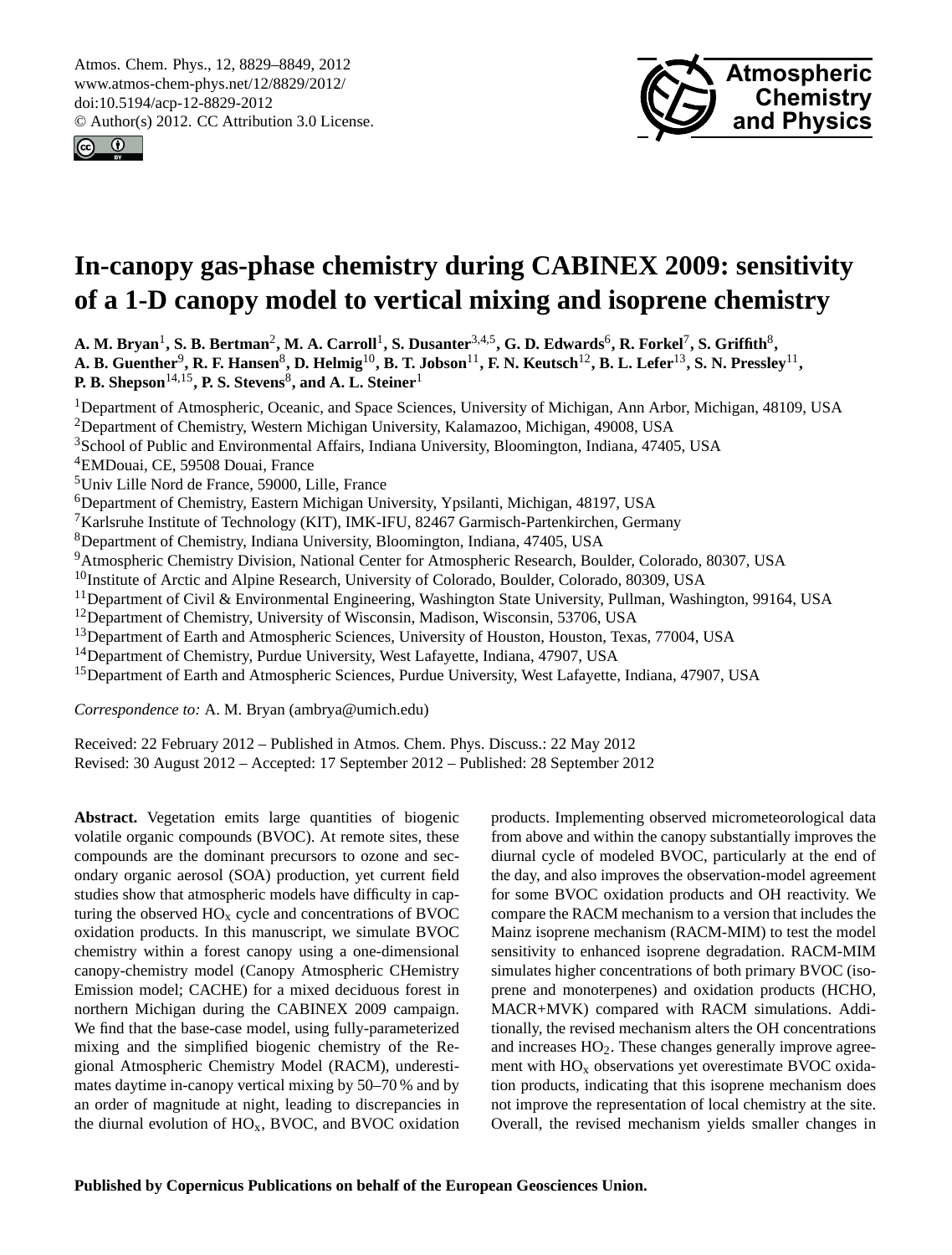BVOC and BVOC oxidation product concentrations and gradients than improving the parameterization of vertical mixing with observations, suggesting that uncertainties in vertical mixing parameterizations are an important component in understanding observed BVOC chemistry.

# **1 Introduction**

There is increasing evidence of the important role of forest canopies and biogenic volatile organic compound (VOC) emissions on tropospheric composition and atmospheric chemistry [\(Goldstein and Galbally,](#page-17-0) [2007;](#page-17-0) [Lelieveld et al.,](#page-18-0) [2008\)](#page-18-0). VOC oxidation, in the presence of reactive nitrogen oxides  $(NO<sub>x</sub> = NO + NO<sub>2</sub>)$  and sunlight, is critical for ozone formation [\(Logan,](#page-18-1) [1985\)](#page-18-1) and condensation of their oxidation products can yield secondary organic aerosols (SOA) [\(Claeys et al.,](#page-17-1) [2004;](#page-17-1) [Carlton et al.,](#page-17-2) [2009;](#page-17-2) [Hallquist et al.,](#page-17-3) [2009\)](#page-17-3). Additionally, VOC can control the oxidation capacity of the troposphere through the regulation of hydrogen radicals  $(HO_x = OH + HO_2)$  [\(Poisson et al.,](#page-19-0) [2000;](#page-19-0) [Tan et al.,](#page-20-0) [2001\)](#page-20-0). Forest canopies are an important VOC source both globally and regionally, contributing to nearly half the global VOC budget [\(Guenther et al.,](#page-17-4) [1995\)](#page-17-4). To affect the troposphere, biogenic VOC (BVOC) emissions and their oxidation products must be mixed effectively out of the forest canopy. This forest-atmosphere exchange is highly sensitive to turbulent mixing and chemistry because BVOC oxidation and transport occur on similar timescales [\(Molemaker and Vila-`](#page-19-1) [Guerau de Arellano,](#page-19-1) [1998;](#page-19-1) [Krol et al.,](#page-18-2) [2000;](#page-18-2) [Pugh et al.,](#page-19-2) [2010\)](#page-19-2).

To investigate the role of BVOC on tropospheric chemistry, several recent field campaigns have involved chemical measurements at multiple heights throughout the forest canopy (e.g., [Carroll et al.,](#page-17-5) [2001;](#page-17-5) [Hewitt et al.,](#page-18-3) [2010;](#page-18-3) [Mar](#page-18-4)[tin et al.,](#page-18-4) [2010\)](#page-18-4). Results from these field campaigns highlight gaps in our understanding of BVOC oxidation. For example, the hydroxyl radical (OH) is underestimated in most forest ecosystem types [\(Carslaw and Carslaw,](#page-17-6) [2001;](#page-17-6) [Tan et al.,](#page-20-0) [2001;](#page-20-0) [Butler et al.,](#page-17-7) [2008;](#page-17-7) [Karl et al.,](#page-18-5) [2009\)](#page-18-5). Modeling studies of remote forest sites that add a  $HO_x$  recycling mechanism through BVOC oxidation reactions [\(Lelieveld et al.,](#page-18-0) [2008;](#page-18-0) [Hofzumahaus et al.,](#page-18-6) [2009\)](#page-18-6) or OH regeneration from epoxides [\(Paulot et al.,](#page-19-3) [2009\)](#page-19-3) display some improvement in measuredmodeled agreement in some locations, yet these do not show consistent improvement in all studies [\(Karl et al.,](#page-18-5) [2009;](#page-18-5) [Barkley et al.,](#page-16-0) [2011\)](#page-16-0). Additionally, BVOC oxidation products are poorly simulated in a number of forest regimes. [Pugh](#page-19-2) [et al.](#page-19-2) [\(2010\)](#page-19-2) show that first-generation oxidation products of isoprene  $(C_5H_8, 2$ -methyl-1,3-butadiene)—the dominant BVOC emission in many broadleaf ecosystems—are overestimated by box-model simulations of a Malaysian tropical rainforest. [Karl et al.](#page-18-5) [\(2009\)](#page-18-5) compare several mechanisms with enhanced isoprene oxidation and find that some isoprene oxidation products such as hydroxyacetone are underpredicted compared to observations. While revised chemical mechanisms can explicitly account for more detailed iso-prene chemistry (Pöschl et al., [2000;](#page-19-4) [Paulot et al.,](#page-19-3) [2009;](#page-19-3) [Peeters et al.,](#page-19-5) [2009;](#page-19-5) [Stavrakou et al.,](#page-19-6) [2010\)](#page-19-6), difficulties remain in simulating isoprene degradation and oxidation products under low- $NO<sub>x</sub>$  conditions [\(Karl et al.,](#page-18-5) [2009\)](#page-18-5).

In addition to uncertainties in the pathways of BVOC oxidation, vertical transport within and above the canopy sub-layer is an additional source of uncertainty in forestatmosphere exchange [\(Finnigan,](#page-17-8) [2000;](#page-17-8) [Hurst et al.,](#page-18-7) [2001\)](#page-18-7). Here, we define the canopy sub-layer as the thin atmospheric layer nearest the surface containing forest roughness elements. Turbulence occurs over a range of scales in the planetary boundary layer (PBL) from the mesoscale to the sub-grid scale, and thus, must be either represented with higher-order turbulence schemes or parameterizations. Among the most common parameterizations is the first-order flux-gradient relationship, known as K-theory, in which turbulent exchange is a function of the eddy diffusivity parameter,  $K$  [\(Black](#page-16-1)[adar,](#page-16-1) [1979\)](#page-16-1). Because mixing strength in the mid-PBL peaks at two orders of magnitude higher than in the canopy roughness layer [\(Gao et al.,](#page-17-9) [1993\)](#page-17-9), turbulent transport tends to be much smaller within plant canopies than above the roughness elements. In fact, K-theory has been found to break down completely within forest canopies due to the existence of intermittent coherent structures that encompass the entire depth of the canopy [\(Raupach et al.,](#page-19-7) [1996\)](#page-19-7), yet the parameterization continues to be used for its computational efficiency in many models [\(Forkel et al.,](#page-17-10) [2006\)](#page-17-10). Though high-resolution canopy models may have the vertical resolution to capture fine-scale turbulence within the canopy, many models do not have the detailed description of higher-order turbulence to simulate the effects of coherent structures and other canopy-scale turbulence. Therefore, most models have large uncertainties in the role of vertical mixing on BVOC gradients and forestatmosphere exchange (e.g., [Ganzeveld et al.,](#page-17-11) [2006\)](#page-17-11). Nearfield effects, often represented by a scaling factor [\(Makar](#page-18-8) [et al.,](#page-18-8) [1999;](#page-18-8) [Stroud et al.,](#page-20-1) [2005;](#page-20-1) [Wolfe and Thornton,](#page-20-2) [2011\)](#page-20-2), have been shown to improve modeled in-canopy and abovecanopy turbulence [\(Raupach,](#page-19-8) [1989\)](#page-19-8). Large-eddy simulation models (e.g., [Heus et al.,](#page-18-9) [2010;](#page-18-9) [Patton et al.,](#page-19-9) [2001\)](#page-19-9) can capture these dynamical changes, though development with sufficient detail in chemical mechanisms is still underway (e.g., [Kim et al.,](#page-18-10) [2012\)](#page-18-10). The use of a 1-D model in this study represents a computationally efficient preference towards a detailed chemical mechanism over that of a detailed turbulence parameterization.

Despite the uncertainties in vertical mixing, onedimensional (1-D) models are still useful tools for studying the vertical transport in the context of atmospheric composition because they focus on the implications of in-canopy chemistry on vertical concentrations and gradients (e.g., [Wolfe et al.,](#page-20-3) [2011;](#page-20-3) [Boy et al.,](#page-17-12) [2011\)](#page-17-12). [Wolfe et al.](#page-20-3) [\(2011\)](#page-20-3) examine daytime biogenic chemistry at a ponderosa pine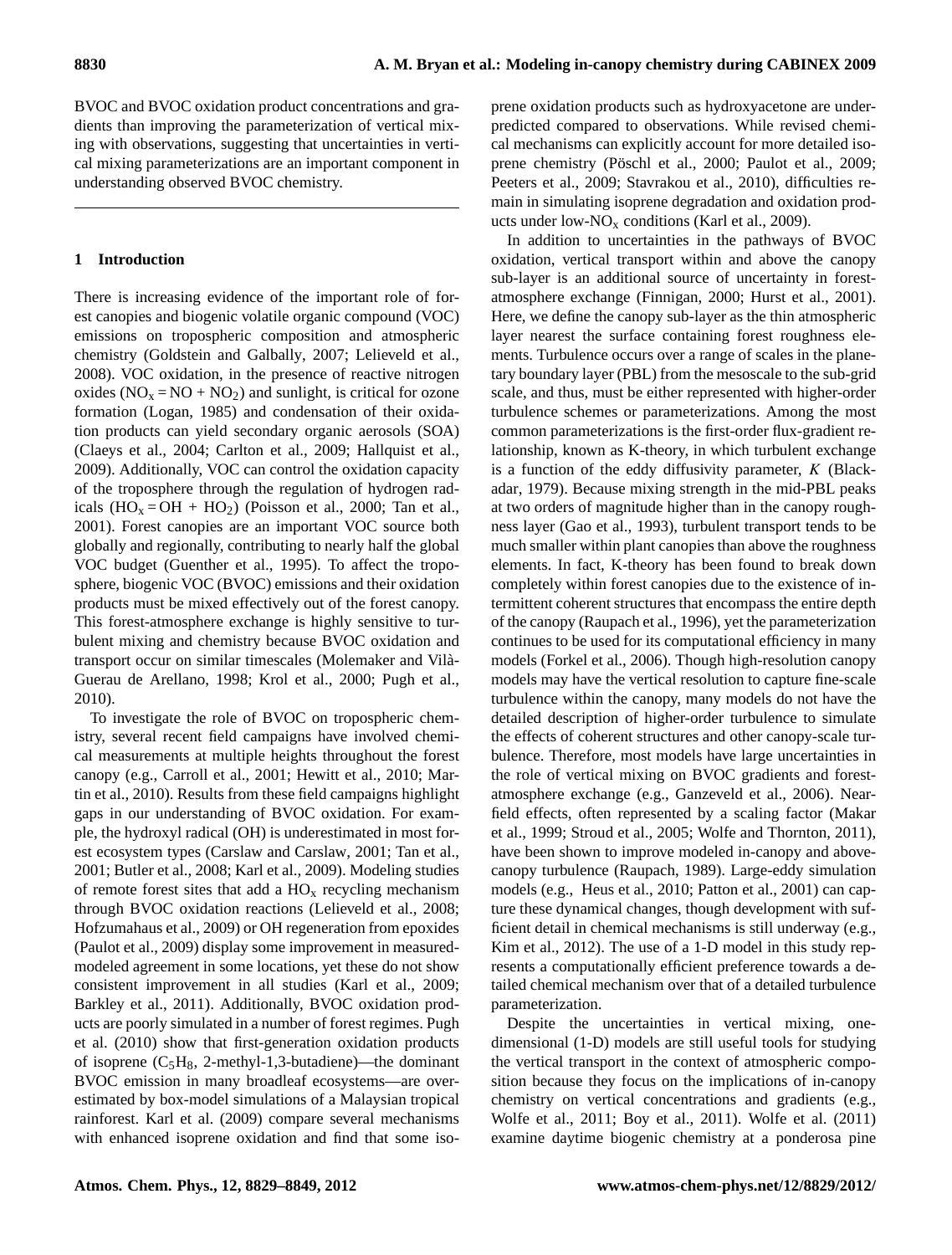plantation, concluding that chemistry may outweigh the effect of turbulent mixing on forest-atmosphere exchange, even for compounds with long chemical lifetimes relative to their transport timescales. [Boy et al.](#page-17-12) [\(2011\)](#page-17-12) applies a more detailed turbulence scheme to understand BVOC oxidation and tracer transport and their effect on particle formation in a Scots Pine forest in Finland and find that this improved mixing parameterization can reproduce observed vertical profiles of BVOC.

Here, we focus on chemistry and turbulence within and above a deciduous hardwood forest in Northern Michigan. A number of field campaigns as part of the Program for Research on Oxidants: PHotochemistry, Emissions, and Transport (PROPHET, [Carroll et al.,](#page-17-5) [2001\)](#page-17-5) have been conducted since 1997 at the University of Michigan Biological Station (UMBS). Results from the summer 1998 PROPHET intensive show that models underestimate OH [\(Faloona et al.,](#page-17-13) [2001;](#page-17-13) [Sillman et al.,](#page-19-10) [2002\)](#page-19-10), while measured  $HO<sub>2</sub>$  concentrations compare well with model results [\(Tan et al.,](#page-20-0) [2001\)](#page-20-0). Measurements of OH reactivity suggest an unknown BVOC source, which may contribute to these OH discrepancies [\(Di Carlo et al.,](#page-17-14) [2004\)](#page-17-14). In 2009, the Community Atmosphere-Biosphere INteractions Experiment (CABINEX) was conducted to provide new insights into the role of BVOC chemistry and its relationship to  $HO<sub>x</sub>$  chemistry observed at the PROPHET site. Branch enclosure measurements from CAB-INEX 2009 show that identified primary emissions reasonably reflect current emission estimates [\(Ortega et al.,](#page-19-11) [2007\)](#page-19-11), suggesting that the missing ambient OH reactivity could be explained by secondary BVOC oxidation products [\(Kim](#page-18-11) [et al.,](#page-18-11) [2011\)](#page-18-11).

In this manuscript, we compare measurements from the CABINEX 2009 campaign with a 1-D Eulerian Canopy Atmospheric CHemistry Emission model (CACHE, [Forkel](#page-17-10) [et al.,](#page-17-10) [2006\)](#page-17-10) to investigate the role of in-canopy chemistry and turbulence on  $HO_x$  and BVOC concentrations and vertical gradients. To examine the relative sensitivities of the model to mixing and chemistry, we compare a base-case model scenario with the original turbulence and chemistry description within CACHE against a revised mixing scheme and isoprene-focused chemical mechanism. We explore the relative impacts of  $HO_x$  pathways in an atmospheric chemical mechanism versus the effects of vertical mixing on ambient concentrations to isolate and highlight the key processes of biosphere-atmosphere interactions at this deciduous forest ecosystem.

#### **2 Methods**

#### **2.1 CABINEX 2009 campaign**

CABINEX 2009 was conducted at the PROPHET site at UMBS near Pellston, MI  $(45^{\circ} 33'31.66'' N,$  $84°$  43 $'52.40''$  W) at the transition between mixed hardwood to boreal forest [\(Schmid et al.,](#page-19-12) [2003\)](#page-19-12). Depending on the wind direction, the site can be controlled by local emissions and chemistry or regional transport from urban areas (Milwaukee, WI (∼ 378 km SW); Detroit, MI (∼ 385 km SSE); and Chicago, IL ( $\sim$  475 km SW), as shown in Fig. S2). The local vegetation is diverse [\(Pressley et al.,](#page-19-13) [2005\)](#page-19-13), containing varieties of aspen, oak, beech, birch, maple, and pine with an average canopy height  $(h)$  of approximately 22.5 m. Climate conditions at the PROPHET site are generally cold but with warm summers (FLUXNET database, [Baldocchi](#page-16-2) [et al.,](#page-16-2) [2001\)](#page-16-2). The average daily maximum temperatures for Pellston, MI, in July and August are  $26^{\circ}$ C and  $25^{\circ}$ C with average precipitation of 63.2 mm and 81.8 mm, respectively. The summer of 2009 was unseasonably cool and cloudy with an average high temperature of  $22^{\circ}$ C and with rain or fog occurring on 62 % of the days within the 1 July–8 August 2009 observational period, which may reduce BVOC emissions and photochemical activity.

O3, NO2, NO, isoprene, monoterpenes, formaldehyde (HCHO), methacrolein and methyl vinyl ketone  $(MACR+MVK)$ , OH,  $HO<sub>2</sub>$ , and glyoxal (GLY) were measured at multiple heights within and above the canopy. Due to limited instrumentation during the campaign, simultaneous measurements at multiple heights could not be obtained for all compounds. Therefore, data availability at a given height widely varies over the campaign. Primary BVOC species and BVOC oxidation products were measured, alternating at 10-min intervals between 6 m, 20.4 m, and 34 m, using a proton transfer reaction mass spectrometer (PTR-MS) with dehumidified sampling to allow more sensitive measurement of HCHO [\(de Gouw and Warneke,](#page-17-15) [2007;](#page-17-15) [Jobson and](#page-18-12)  $McCoskey$ , [2010\)](#page-18-12). NO and  $NO<sub>2</sub>$  were measured, alternating between the same three heights, using a 2-channel chemiluminescence instrument with a blue light photolytic converter for  $NO<sub>2</sub>$  (Air Quality Design).  $HO<sub>x</sub>$  species were measured only at 32 m during the two-day simulation presented here, with OH measured using laser-induced fluorescence with the Fluorescence Assay by Gas Expansion (FAGE) technique and  $HO<sub>2</sub>$  measured by chemical conversion to OH with added NO [\(Stevens et al.,](#page-19-14) [1994;](#page-19-14) [Dusanter et al.,](#page-17-16) [2009\)](#page-17-16). Total OH reactivity was measured at 30.9 m using a turbulent flow tube technique similar to that described in [Kovacs and Brune](#page-18-13) [\(2001\)](#page-18-13). Glyoxal (GLY) was measured at 35.4 m using laser-induced phosphorescence [\(Huisman](#page-18-14) [et al.,](#page-18-14) [2011\)](#page-18-14). Wind speed and direction were measured via propeller anemometer at 36.4 m. Additionally, two sonic anemometers measuring the three-component wind field  $(u,$  $v$ , and  $w$ ) and temperature were mounted at 20.6 m and 34 m [\(Steiner et al.,](#page-19-15) [2011\)](#page-19-15). Temperature was also measured at 6 m, 20.4 m, and 31.2 m using R. M. Young relative humidity and temperature probes. Photosynthetically active radiation (PAR) was measured at 32.6 m using a BF-3 Sunshine Sensor.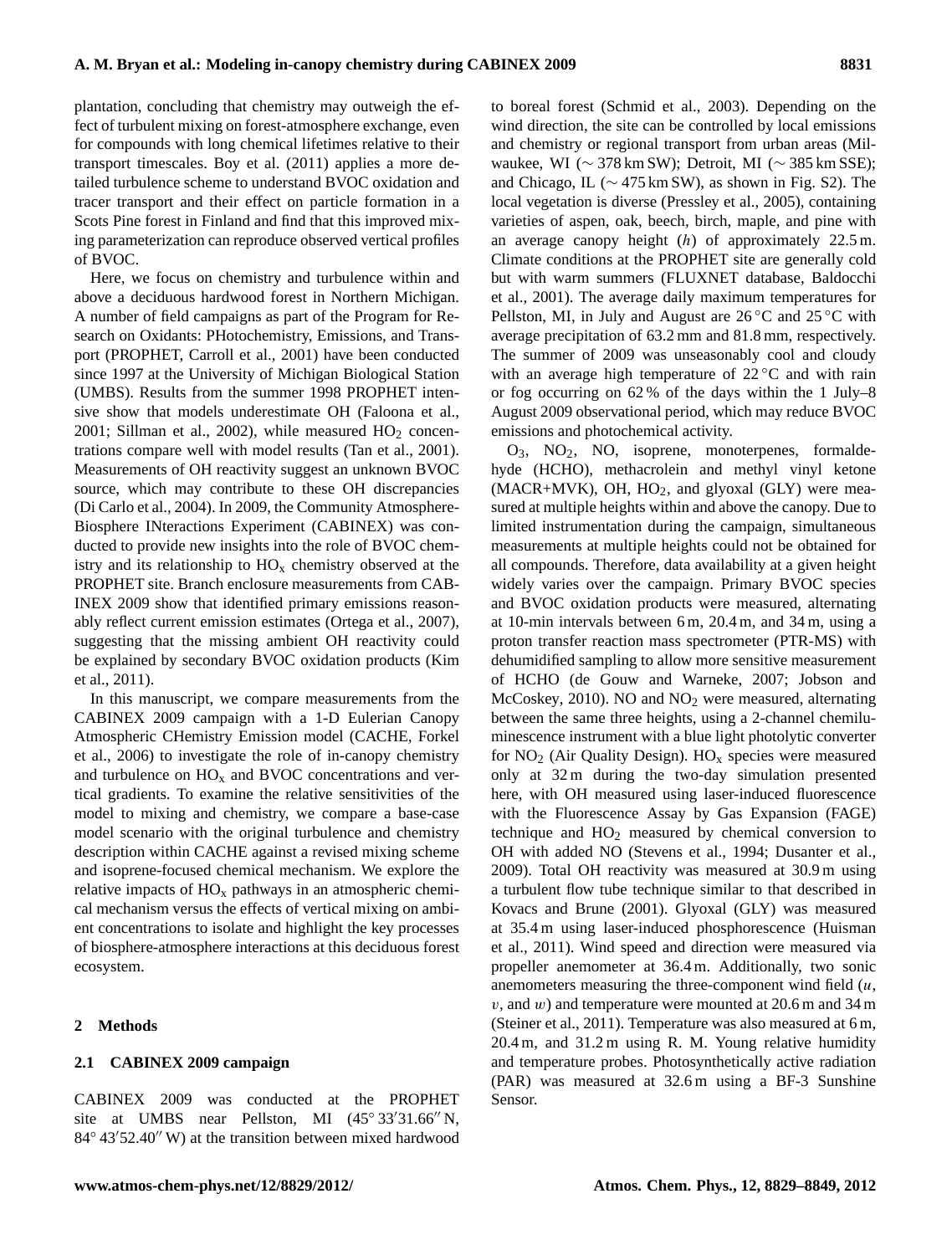#### **2.2 Model description and simulations**

CACHE is a 1-D multilayer model that simulates the vertical distribution of concentrations and vertical fluxes of heat, moisture, and gas-phase chemical species over time using the prognostic equations for potential temperature  $(\theta)$  and volume mixing ratio for compound  $i(c_i)$ :

$$
\frac{\partial \theta}{\partial t} = \frac{\partial}{\partial z} \left( K_H \frac{\partial \theta}{\partial z} \right) + S_H \tag{1}
$$

<span id="page-3-1"></span>
$$
\frac{\partial c_i}{\partial t} = \frac{\partial}{\partial z} \left( K_H \frac{\partial c_i}{\partial z} \right) + S_c + C \tag{2}
$$

Equations [\(1\)](#page-3-0) and [\(2\)](#page-3-1) are solved for each model layer, where  $K_H$  denotes the turbulent exchange coefficient for heat,  $S_H$ and  $S_c$  denote sources and sinks for heat and mass, respectively, and C denotes chemical transformation. Turbulent exchange, chemistry, emissions, deposition, and advection are described in subsequent sections.

For our simulations of the PROPHET site, we use a model domain consisting of 40 vertical layers spanning 4.4 km in the vertical  $(z)$  direction with eight layers in the 6-m trunk space and ten layers in the 16.5-m crown space. The grid resolution decreases exponentially with height with a spacing of 0.81 m at ground level and 1061.1 m at the top. Simulations are run for 48 h at a time step of 60 s. Initial conditions are provided to the model for vertical profiles of chemical concentrations based on observed near-canopy concentrations at the start of the simulation; the initial vertical temperature profile is interpolated using radiosonde data from Gaylord, MI (∼59.5 km S). Model input includes (Fig. S1 in the Supplement): (1) observed PAR to drive the prognostic temperature profile and photochemistry and account for cloud cover, and (2) observed wind speed and direction at 36.4 m to drive the vertical wind profile and  $NO<sub>x</sub>$  and  $VOC$  advection. Additional input required for the revised turbulence scheme (see Sect. [2.2.1\)](#page-3-2) include  $u_*$  and  $\sigma_w$  at 20.6 and 34 m. In addition, we prescribe a total leaf area index (LAI) of  $3.8 \text{ m}^2 \text{ m}^{-2}$  (as observed at PROPHET, [Ortega et al.,](#page-19-11) [2007\)](#page-19-11) and typical values for leaf reflectance and transmittance observed in deciduous broadleaf ecosystems (see Table [1,](#page-3-3) [Asner,](#page-16-3) [1998\)](#page-16-3). Model output is interpolated at the instrument heights and data collection times for precise comparison with measurements.

## <span id="page-3-2"></span>**2.2.1 Turbulent exchange**

Vertical transport is parameterized in CACHE using a firstorder flux-gradient relationship, or K-theory, in which heat and mass are transported by eddy diffusion at a rate proportional to the turbulent exchange coefficient for heat,  $K_H$ . Vertical fluxes of heat and mass are computed at each model time step as follows:

$$
\overline{w'\theta'} = -K_{\rm H} \frac{\partial \bar{\theta}}{\partial z}
$$
 (3)

<span id="page-3-3"></span><span id="page-3-0"></span>**Table 1.** Leaf and soil reflectance and transmittance by waveband (visible/near infrared/thermal) used in CACHE. Absorptivities are 1 − (reflectance + transmittance). Values are derived from [Asner](#page-16-3) [\(1998\)](#page-16-3).

|               | Soil           | Leaf           |
|---------------|----------------|----------------|
| Reflectance   | 0.15/0.20/0.10 | 0.20/0.45/0.10 |
| Transmittance | 0.00/0.00/0.00 | 0.10/0.30/0.10 |

$$
\overline{w'c_i'} = -K_{\rm H} \frac{\partial \overline{c_i}}{\partial z}.
$$
\n(4)

Modeled  $K_H$  (hereinafter denoted  $K_{H,mod}$ ) is derived empirically according to [Forkel et al.](#page-17-17) [\(1990\)](#page-17-17) given a length scale l, the vertical wind shear  $|\partial v/\partial z|$ , and a stability parameter  $f$ :

<span id="page-3-4"></span>
$$
K_{\rm H,mod} = l^2 \left| \frac{\partial v}{\partial z} \right| \cdot f. \tag{5}
$$

l varies within and above the canopy according to the following parameterization:

$$
l = \frac{\kappa(z - d)}{1 + (\kappa(z - d)/\lambda)}\tag{6}
$$

where  $\kappa$  is the von Kármán constant (0.4), d is the zero-plane displacement height (0.85 h for  $z \ge h$  and zero for  $z < h$ ), and  $\lambda$  is the maximum mixing length (given by [Forkel et al.](#page-17-17) [\(1990,](#page-17-17) Eq. (10)) for  $z \geq h$  and set constant at 2 m for  $z <$ h). The vertical wind profile for computing  $|\partial v/\partial z|$  derives from the common logarithmic expression for the PBL [\(Stull,](#page-20-4) [1988\)](#page-20-4); within the canopy, winds dissipate as a function of  $u_*$ and canopy structure according to a modified logarithmicwind equation following [Baldocchi](#page-16-4) [\(1988,](#page-16-4) Eq. 6). f is a function of the Richardson number Ri:

<span id="page-3-5"></span>
$$
f(\text{Ri}) = \begin{cases} 1.35\sqrt{1 - 11\text{Ri}} \frac{1 - 5.5\text{Ri}}{1 - 3\text{Ri}} & : \text{Ri} < 0\\ 1.35[(1 + 6\text{Ri})\sqrt{1 + 6\text{Ri}}]^{-1} & : \text{Ri} \ge 0 \end{cases} (7)
$$

In the original model configuration—hereafter referred to as the "BASE" model scenario – the vertical turbulence profile is driven solely by Eqs. [\(5–](#page-3-4)[7\)](#page-3-5).

To evaluate the sensitivity of BVOC gradients to in-canopy vertical mixing, we apply a modified K-theory parameterization in a modeling scheme hereafter referred to as the "MIX" simulation. We first define "observed"  $K_H$  (hereafter denoted by  $K_{\text{H,obs}}$ ) following [Makar et al.](#page-18-8) [\(1999\)](#page-18-8):

<span id="page-3-6"></span>
$$
K_{\rm H,obs} = \sigma_w^2 T_{\rm L} \tag{8}
$$

where  $T_{\rm L}$  is the Lagrangian timescale ( $T_{\rm L} = 0.3h/u_*$ ),  $u_*$  is the friction velocity, and  $\sigma_w$  is the vertical velocity standard deviation.  $u_*$  and  $\sigma_w$  are computed using half-hour Reynolds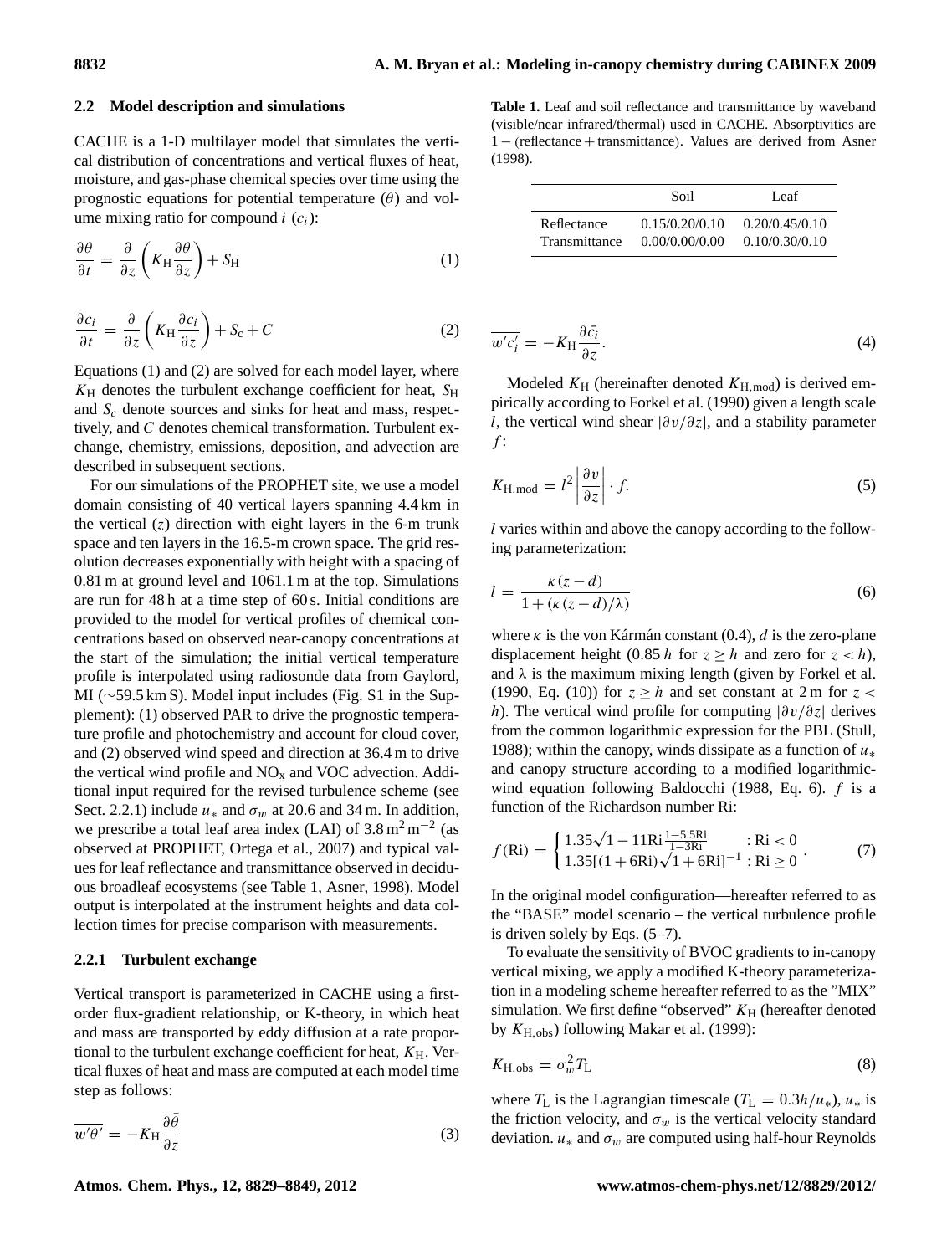averages of raw (10 Hz) sonic anemometer measurements of u, v, and w above the canopy  $(34 \text{ m}; 1.5 h)$  and in the top of the canopy  $(20.6 \text{ m}; 0.9 h)$ :

$$
u_* = \left(\overline{u'w'}^2 + \overline{v'w'}^2\right)^{1/4} \tag{9}
$$

$$
\sigma_w = \sqrt{\frac{1}{n-1} \sum_{i=1}^n (w_i - \bar{w})^2}
$$
 (10)

In the MIX simulations, we adjust the modeled turbulence profile (i.e. the BASE case) to match the near-surface observations estimated in Eq. [\(8\)](#page-3-6) as follows. At each time step, we first compute a full vertical profile of  $K_{\text{H,mod}}$  us-ing Eq. [\(5\)](#page-3-4). Then, we linearly interpolate between  $K_{\text{H,mod}}$ at the canopy base (6 m) and  $K_{\text{H,obs}}$  at the first measurement level (20.6 m). At the model grid points between the two measurement heights (20.6–34 m), we linearly interpolate  $u_*$  and  $\sigma_w$  and compute  $K_{\text{H,obs}}$  using Eq. [\(8\)](#page-3-6). Above 34 m, modeled values are adjusted to remove any discontinuity between the measured and modeled values. Near-canopy  $K_H$  ( $z \leq 1.64$  h) is scaled by an R factor to account for nearfield effects of the canopy, where  $R$  is:

<span id="page-4-0"></span>
$$
R = \frac{\left[1 - \exp\left(-\tau/T_{\rm L}\right)\right](\tau - T_{\rm L})^{3/2}}{\left[\tau - T_{\rm L} + T_{\rm L} \exp\left(-\tau/T_{\rm L}\right)\right]^{3/2}}
$$
(11)

and the transport timescale  $\tau$  is derived using a  $\tau/T_L$  ratio of 4 [\(Stroud et al.,](#page-20-1) [2005;](#page-20-1) [Wolfe and Thornton,](#page-20-2) [2011\)](#page-20-2). We evaluate the revised mixing scheme in Sect. [3.1.](#page-6-0)

#### **2.2.2 Chemistry**

Gas-phase chemical transformation in the original CACHE model implements the Regional Atmospheric Chemistry Mechanism (RACM, [Stockwell et al.,](#page-20-5) [1997\)](#page-20-5), which includes a suite of 77 chemical species and 237 reactions. The mechanism includes explicit treatment of three BVOC categories: isoprene (denoted by the RACM surrogate, ISO), monoterpenes with one double bond (i.e. α-pinene; denoted API), and monoterpenes with two double bonds (i.e. *d*-limonene; denoted LIM). The remaining VOC are lumped into four alkane categories, four alkene categories, and three aromatic categories based on reactivity with OH. In the RACM mechanism, MACR+MVK are contained in the surrogate for all unsaturated C4 carbonyls (denoted MACR in [Stockwell et al.](#page-20-5) [\(1997\)](#page-20-5)), which derive from both anthropogenic and biogenic diene oxidation; however, we note that measurements from the campaign only account for MACR+MVK alone.

In this study, we perform a sensitivity test (hereafter referred to as the "MIM" simulation) comparing RACM against the Mainz isoprene mechanism (MIM) adaptation of RACM (RACM-MIM, [Geiger et al.,](#page-17-18) [2003\)](#page-17-18). RACM-MIM treats an additional seven species explicitly that are split from

surrogate species in RACM. By using this greater speciation, RACM-MIM includes an additional twelve reactions. Ultimately, this mechanism provides more specific pathways of isoprene oxidation, the production of second-generation isoprene oxidation products, and further detail on the MACR chemistry under low- $NO<sub>x</sub>$  conditions.

#### **2.2.3 Emissions**

BVOC emissions are controlled by site-specific emission rates that depend on ecosystem-specific emission factors, temperature, and PAR [\(Steinbrecher et al.,](#page-19-16) [1999\)](#page-19-16). Isoprene emission fluxes were not routinely measured during the campaign; therefore, we use the mean isoprene surface emission flux observed at PROPHET during 2003 and 2005 [\(Ortega et al.,](#page-19-11) [2007\)](#page-19-11). Bigtooth aspen (*Populus grandidentata*) and northern red oak (*Quercus rubra*) account for 99 % of the isoprene budget, emitting at mean basal emission rates of 46.3 and  $53.5 \mu g C g^{-1} h^{-1}$  at standard conditions (PAR = 1000 µmol m<sup>-2</sup> s<sup>-1</sup>; temperature = 30 °C). Since 2009 was colder than average summers, we subtract one standard deviation from the mean isoprene emission fluxes, corresponding to 24.8  $\mu$ gCg<sup>-1</sup> h<sup>-1</sup> for aspen and 23.8 µg C g<sup>-1</sup> h<sup>-1</sup> for oak. The net emission of isoprene per model level is determined by scaling the given emission factors by PAR and temperature, according to the parameterization described in [Forkel et al.](#page-17-10) [\(2006\)](#page-17-10) following [Guen](#page-17-4)[ther et al.](#page-17-4) [\(1995\)](#page-17-4), and a prescribed vertical LAI distribution. Monoterpene emission rates derive from tree branch enclosure measurements in 2003, 2005 and 2009 [\(Ortega et al.,](#page-19-11) [2007;](#page-19-11) [Ortega and Helmig,](#page-19-17) [2008\)](#page-19-17). Normalized (20 ◦C) foliage emission rates for the sum of monoterpenes for northern red oak (*Quercus rubra*), eastern white pine (*Pinus strobus*), red pine (*Pinus resinosa*), and American beech (*Fagus grandifolia*) measured during CABINEX 2009 are 0.16, 0.38, 0.56, and 7.46  $\mu$ gCg<sup>-1</sup> h<sup>-1</sup>, respectively. For beech, the predominant emission is *d*-limonene (27 %), followed by sabinene (17 %),  $\alpha$ -pinene (12 %), and cymene (12 %). [Ortega et al.](#page-19-11) [\(2007\)](#page-19-11) measure a mean basal emission rate for paper birch (*Betula papyrifera*) of  $0.5 \mu g C g^{-1} h^{-1}$ . For white and red pine, we scale the emission factors by 2.56 [\(Perterer and](#page-19-18) Körner, [1990\)](#page-19-18) to account for the conversion from projected to total leaf area. We sum these species contributions and split this total monoterpene emission factor into the RACM species API (56.5%, or 0.086 nmol m<sup>-2</sup> leaf areas<sup>-1</sup>) and LIM (43.5%, or 0.066 nmol m<sup>-2</sup> leaf areas<sup>-1</sup>) according to the measured fractional contribution of similar species.

We note that these emission estimates are based on available data from the site collected by several investigators over several seasons. Due to the high variability seen in these data, it is difficult to define representative values particularly given the cool conditions during the summer of 2009. Previous studies have noted that emission factors can vary based on prior temperatures on the span of weeks (Pétron [et al.,](#page-19-19) [2001\)](#page-19-19) and can vary based on the plants acclimation,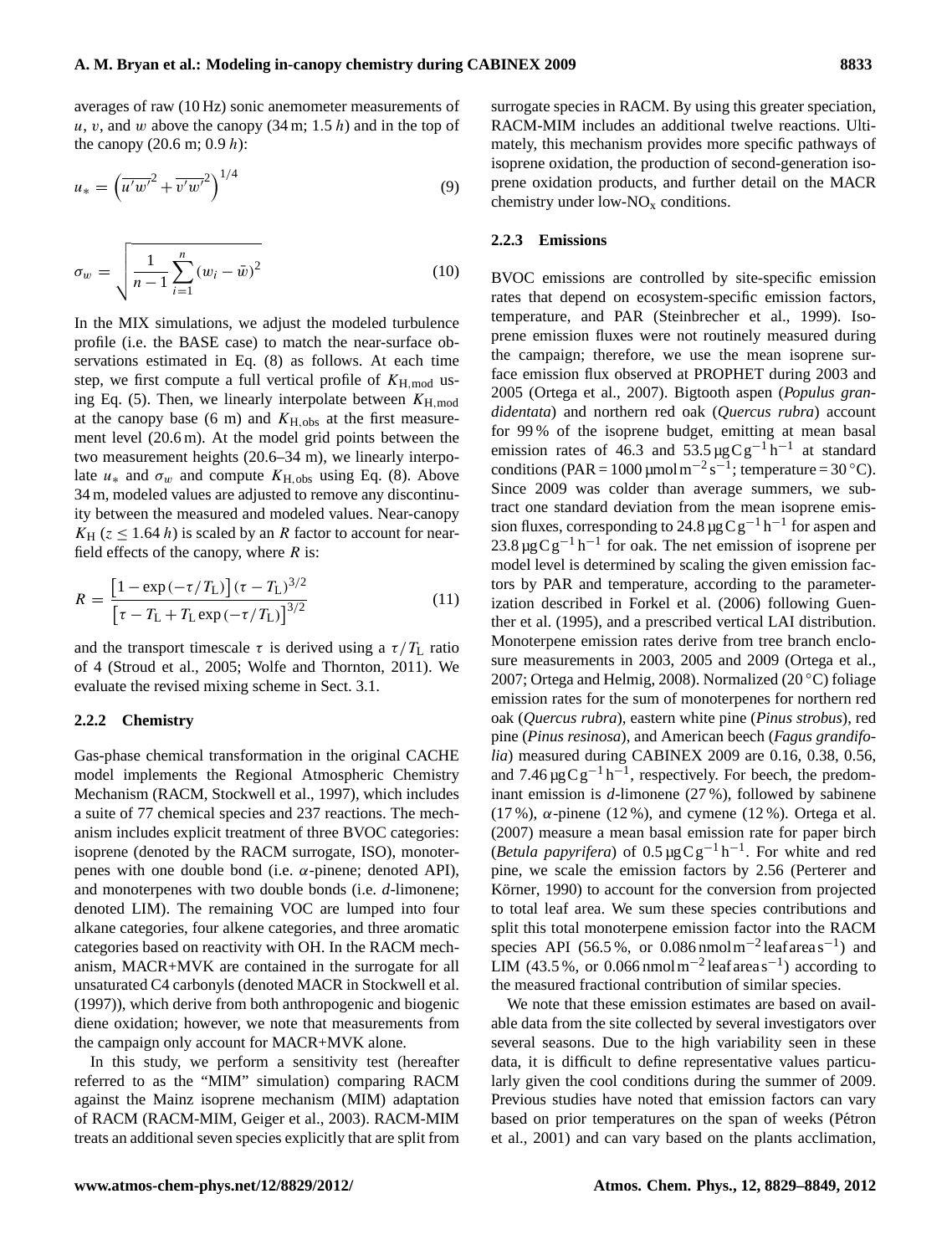particularly for isoprene [\(Hanson and Sharkey,](#page-18-15) [2001\)](#page-18-15). Consequently, these estimates may have uncertainties of a minimum of a factor of two. Measurements indicate a dependence on temperature for monoterpene emissions; therefore, we presume monoterpene emissions to be from pools within the foliage, and are, thus, scaled according to the temperaturedependent parameterization described in [Forkel et al.](#page-17-10) [\(2006\)](#page-17-10). Soil NO emissions are parameterized according to [Forkel](#page-17-10) [et al.](#page-17-10) [\(2006\)](#page-17-10), following [Simpson et al.](#page-19-20) [\(1995\)](#page-19-20), based on an emission rate of  $180 \text{ nmol m}^{-2} \text{h}^{-1}$  observed previously at PROPHET [\(Alaghmand et al.,](#page-16-5) [2011\)](#page-16-5). Foliage  $NO<sub>2</sub>$  emission from nitrate photolysis at the leaf surface [\(Hari et al.,](#page-18-16) [2003\)](#page-18-16) is not considered in this study due to uncertainties in emission factors.

#### **2.2.4 Deposition**

Dry deposition of chemical species to canopy foliage  $(S_{c,dep,i}; nmol m^{-2} s^{-1})$  is parameterized following [Meyers](#page-19-21) [and Baldocchi](#page-19-21) [\(1988\)](#page-19-21):

$$
S_{c,dep, i}(z) = -LAI(z)c_i(z)v_{d,i}(z)
$$
\n(12)

where LAI and  $c_i$  are the leaf area index per unit height and concentration for gas i, respectively. Deposition velocity  $(v_{d,i}; m s^{-1})$  is represented by four resistances: the quasi-laminar boundary layer  $(R_{b,i})$ , stomatal  $(R_s)$ , mesophyll  $(R_{m,i})$ , and cuticular  $(R_{c,i})$ :

$$
v_{d,i}(z) = \frac{1}{R_{b,i}(z) + R_s(z)D_{H_2O}/D_i + R_{m,i}} + \frac{2}{R_{b,i}(z) + R_{c,i}}.
$$
 (13)

where  $D_{\text{H}_2\text{O}}/D_i$  is the ratio of the molecular diffusivities of water to gas i [\(Gao et al.,](#page-17-9) [1993\)](#page-17-9).  $R_{b,i}$  is a function of  $D_{\text{H}_2\text{O}}/D_i$  and the layer-mean horizontal wind  $\bar{u}$  [\(Meyers,](#page-19-22) [1987\)](#page-19-22):

$$
R_{b,i}(z) = \frac{r_b(z)}{D_{\text{H}_2\text{O}}/D_i}.\tag{14}
$$

where

$$
r_{\rm b}(z) = \begin{cases} 500 & : \bar{u}(z) \le 0.01 \text{ m s}^{-1} \\ 180\sqrt{l/\bar{u}(z)} : \bar{u}(z) > 0.01 \text{ m s}^{-1} \end{cases}
$$
(15)

given an estimated typical leaf length  $l$  of 8 cm.  $R_s$  is dependent on light, leaf temperature, and water potentials during the day, following [Jarvis](#page-18-17) [\(1976\)](#page-18-17), and is equivalent to the cuticular resistance for O<sub>3</sub> ( $R_{c, O_3} \approx 3000 \,\mathrm{m s^{-1}}$ , [Wesely,](#page-20-6) [1989\)](#page-20-6) at night.  $R_{m,i}$  and  $R_{c,i}$  are parameterized according to [We](#page-20-6)[sely](#page-20-6) [\(1989\)](#page-20-6) as a function of the Henry's law constant  $H_i^*$ and a reactivity factor  $f_{0,i}$  describing the extent that gas i decomposes in the plant mesophyll relative to  $O_3$ , ranging from non-reactive ( $f_{0,i} = 0$ ) to full decomposition ( $f_{0,i} = 1$ , i.e.  $O_3$ :

$$
R_{\mathrm{m},i} = \left(H_i^* / 3000 + 100 f_{0,i}\right)^{-1} \tag{16}
$$



<span id="page-5-0"></span>**Fig. 1.** Simulated canopy-integrated deposition velocity  $(v_d)$  for methacrolein ( $C_4H_6O$ ), formaldehyde (CH<sub>2</sub>O), ozone (O<sub>3</sub>), and hydrogen peroxide  $(H_2O_2)$ .

$$
R_{c,i} = R_{c,O_3} (10^{-5} H_i^* + f_{0,i})^{-1}.
$$
 (17)

 $f_{0,i}$  follows [Wesely](#page-20-6) [\(1989\)](#page-20-6) with the exception of MACR and HCHO, which are set to that of  $O_3$  ( $f_{0,i} = 1$ ) in response to recent suggestions that oxidized VOC can decompose in the leaf more rapidly than previously believed [\(Karl et al.,](#page-18-18) [2004,](#page-18-18) [2010\)](#page-18-19). Following this change, CACHE simulates canopyintegrated deposition velocities for MACR within the expec-tations of [Karl et al.](#page-18-19) [\(2010,](#page-18-19)  $v_{d,\text{MACR}} < 2.4 \text{ cm s}^{-1}$ ) and comparable to that of  $O_3$  (Fig. [1\)](#page-5-0).  $H_2O_2$  deposition rates are consistent with previous modeling studies, yet may be underestimated according to recent observational studies [\(Ganzeveld](#page-17-11) [et al.,](#page-17-11) [2006\)](#page-17-11). Deposition to the ground follows [Gao et al.](#page-17-9) [\(1993\)](#page-17-9).

#### <span id="page-5-1"></span>**2.2.5 Advection**

Horizontal advection of anthropogenic  $NO<sub>x</sub>$  and long-lived VOC is represented in CACHE as a function of wind direction. [Cooper et al.](#page-17-19) [\(2001\)](#page-17-19) attribute elevated concentrations of  $O_3$ , CO, NO<sub>x</sub>, and other oxidized nitrogen species (NO<sub>z</sub>) observed at PROPHET to southerly flow from Chicago or Detroit and lower mixing ratios to flow from clean Canadian air masses over the Great Lakes. We estimate the directiondependent advection rate of eight RACM species (NO<sub>2</sub>, HCHO, MACR, KET, HC3, HC5, OLT, and OLI; see [Stock](#page-20-5)[well et al.](#page-20-5) [\(1997\)](#page-20-5) for full definitions) according to the geographical location of PROPHET relative to nearby major urban centers. Chicago (pop. ∼ 2.9 million) and Detroit (pop.  $\sim$  950000) are the major contributors of anthropogenic emissions affecting northern Michigan, with emission inventories for NO<sub>x</sub> and VOC totaling over 20 000 kg day<sup>-1</sup>, whereas peak  $NO<sub>x</sub>$  and VOC emissions from Milwaukee (pop.  $\sim$  950000) total in the range of 12500–15000 kgday<sup>-1</sup>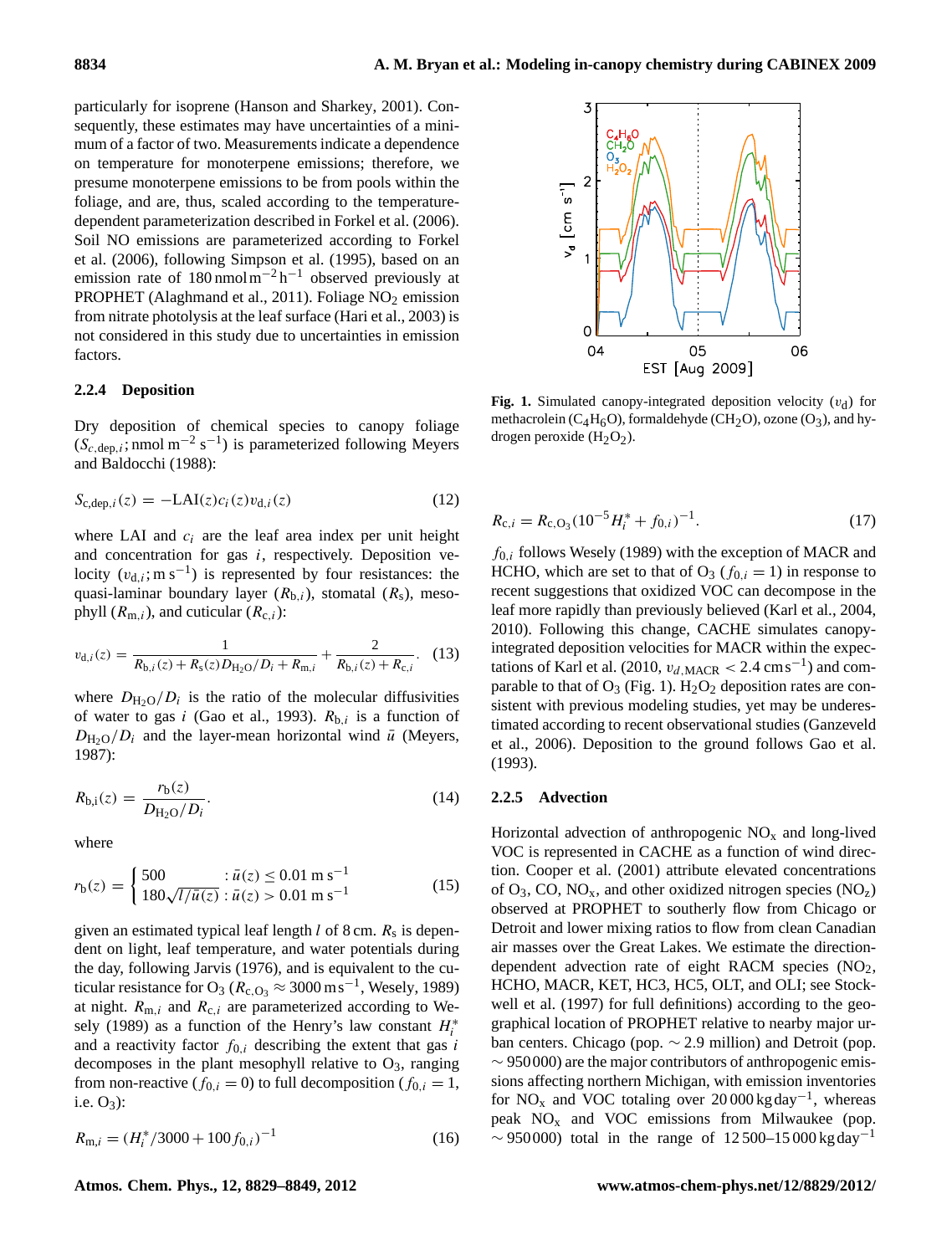[\(LADCO,](#page-18-20) [2010\)](#page-18-20). Therefore, we presume signatures of anthropogenic advection observed at PROPHET to be more pronounced with air originating in Chicago or Detroit over Milwaukee by assuming the strongest advection rates when winds are directly from the south. Westerly advection from Lake Michigan has been associated with lower isoprene concentrations than advection from forests to the south [\(Sillman](#page-19-10) [et al.,](#page-19-10) [2002\)](#page-19-10); therefore, we add advection of biogenic HCHO and MACR from isoprene oxidation under southerly winds. We incorporate advection of the above species between the heights  $45-106$  m (22–26 model levels) at the hourly, wind-direction-dependent rates shown in Table [2.](#page-6-1) Measured  $NO<sub>2</sub>$ , HCHO, and MACR concentrations are used to tune advection rates for the model scenario that incorporates both the revised turbulence scheme and RACM-MIM chemistry (hereafter, the MIX+MIM case). Due to the lack of ambient observations, anthropogenic hydrocarbon RACM categories, OLI, OLT, KET, HC3, and HC5, are added to reflect average concentrations of regional pollution events.

## <span id="page-6-2"></span>**2.2.6 Case study: 4–5 August**

The case study simulation period includes 48 h starting at 00:00 Eastern Standard Time (EST) on 4 August 2009 and ending at 23:59 EST on 5 August 2009. This two-day period offers the clearest daytime skies within the period when the most chemistry observations are available. We select these clear-sky days because they represent the time period most conducive to BVOC emissions and photochemistry, as well as providing the best measured-modeled agreement for the turbulence parameterization. NCEP surface reanalysis indicates a weak frontal passage occurring at ∼07:00 EST on 4 August (Fig. S2 in the Supplement), visible in the observed wind direction (Fig. S1 in the Supplement) through a shift from southerly to northwesterly winds. Back-trajectory data (Fig. S2 in the Supplement) show that air originated in northern Illinois (southwest of the PROPHET site) prior to the frontal passage. Following the frontal passage, the source region ranges from northern Minnesota and southwestern Ontario, Canada (west and northwest of the site, respectively). This meteorological scenario allows us to evaluate our advection scheme presented in Sect. [2.2.5](#page-5-1) and the ability of the model to capture the shift from polluted- to clean-air advection, while also providing a good comparison between chemistry at PROPHET under the influence of regional transport versus predominantly local chemistry.

#### **3 Results and discussion**

We compare micrometeorological and chemistry observations from CABINEX 2009 against CACHE simulations during the 4–5 August 2009 case period using four model scenarios:

<span id="page-6-1"></span>Table 2. Advection rates for NO<sub>x</sub>, VOC, and other hydrocarbons as a function of wind direction. Rates (in ppbvh<sup>-1</sup>) are scaled by the geostrophic wind speed.

| RACM species name    | $90 - 135^\circ$ , 225-270° | $135 - 225^{\circ}$   |
|----------------------|-----------------------------|-----------------------|
| NO <sub>2</sub>      | 0.05                        | 0.25                  |
| <b>MACR</b>          | 0.00                        | 1.00                  |
| HCHO (anthropogenic) | 0.00                        | 0.03                  |
| HCHO (biogenic)      | 0.00                        | 1.00                  |
| <b>KET</b>           | 0.00                        | 0.25                  |
| HC <sub>3</sub>      | 0.00                        | $2.50 \times 10^{-4}$ |
| HC <sub>5</sub>      | 0.00                        | 0.25                  |
| OLT                  | 0.00                        | 0.13                  |
| OЫ                   | 0.00                        | 0.01                  |

- 1. BASE: a control run in which turbulence follows  $K_{\text{H,mod}}$  (Eq. [5\)](#page-3-4) alone and chemistry is according to RACM;
- 2. MIX: sensitivity of the model to turbulence is tested by modifying  $K_{\text{H,mod}}$  with  $K_{\text{H,obs}}$  (Eq. [8\)](#page-3-6) and R (Eq. [11\)](#page-4-0) to account for near-field effects (Sect. [2.2.1\)](#page-3-2) while using BASE chemistry;
- 3. MIM: sensitivity of the model to varying treatments of isoprene degradation is tested by replacing RACM with RACM-MIM while using BASE turbulence; and
- 4. MIX+MIM: the combined effects of enhanced turbulence and biogenic representation are examined by applying MIX turbulence and MIM chemistry.

We first evaluate the modifications made to the turbulent exchange parameterization implemented in the MIX model scenario (Sect. [3.1\)](#page-6-0), followed by an analysis of model-measurement comparisons throughout the canopy and the surface layer (to approximately  $3 h$ ) for  $O_3$  and  $NO_x$ (Sect. [3.2\)](#page-8-0), BVOC and their oxidation products (Sect. [3.3\)](#page-9-0), and  $HO_x$  concentrations and OH reactivity (Sect. [3.4\)](#page-13-0).

# <span id="page-6-0"></span>**3.1 Evaluation of turbulent exchange**

We estimate observed eddy diffusivity  $(K_{\rm H,obs}, Fig. 2)$  $(K_{\rm H,obs}, Fig. 2)$  from sonic anemometer measurements (Eq. [8\)](#page-3-6) at two heights on the PROPHET tower  $(0.9 h$  and  $1.5 h$ ) for the 4–5 August case study. At 34 m,  $K_{\text{H,obs}}$  has a strong diurnal cycle ranging from  $3 \text{ m}^2 \text{ s}^{-1}$  at night to  $10 \text{ m}^2 \text{ s}^{-1}$  at midday with nighttime and daytime standard deviations of around 1 and  $2 \text{ m}^2 \text{ s}^{-1}$ , respectively.  $K_{\text{H,obs}}$  in the upper canopy is only  $1-3 \text{ m}^2 \text{ s}^{-1}$ lower than above the canopy, with a similar magnitude of standard deviations. The majority of the canopy foliage resides below the 0.9 h measurement, and the absence of lower canopy micrometeorological measurements is a limiting factor in our estimates of in-canopy mixing.

The original CACHE parameterization of  $K_{\text{H,mod}}$  (Eq. [5\)](#page-3-4) is below one standard deviation of  $K_{\text{H,obs}}$  at both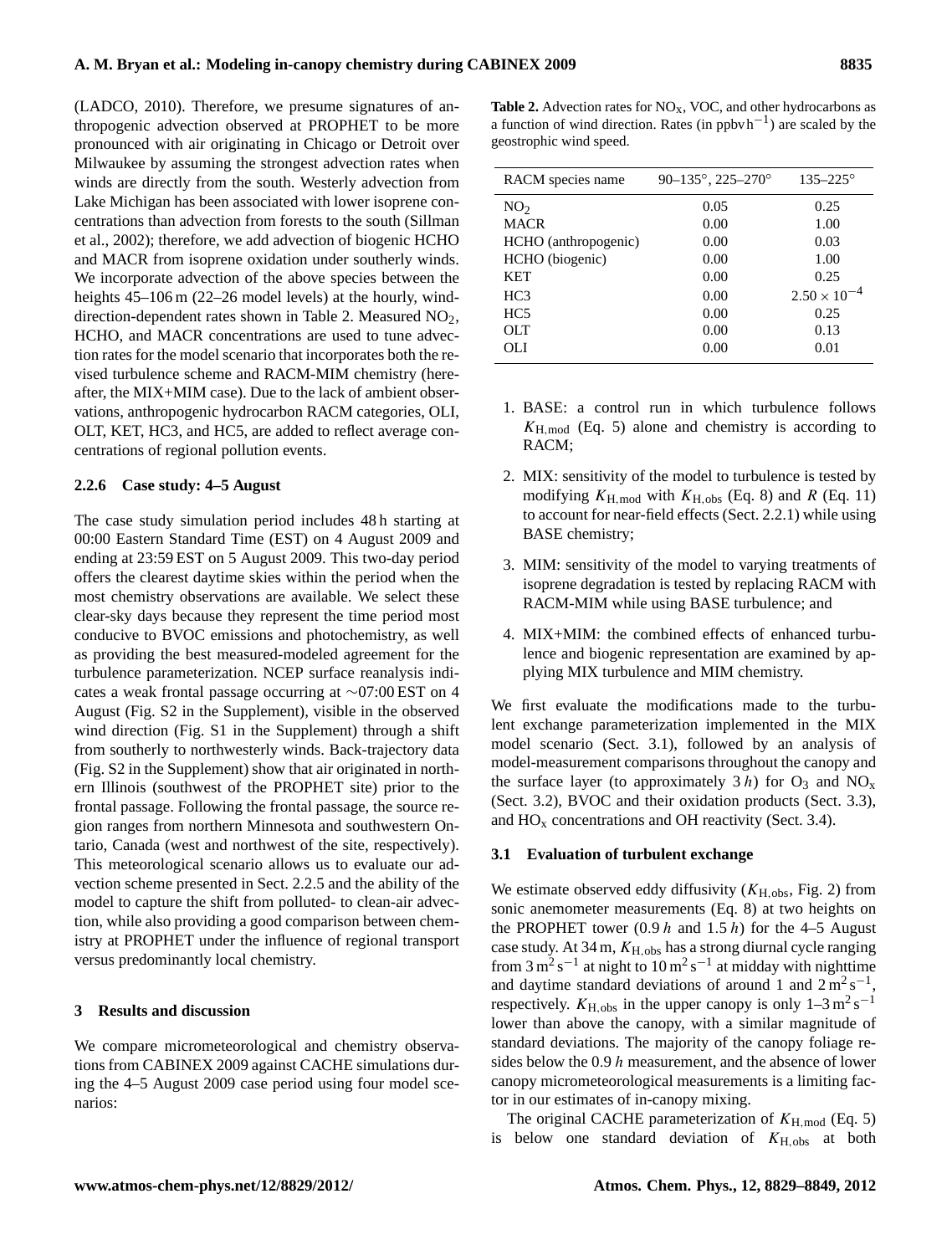

<span id="page-7-0"></span>**Fig. 2.** Observed ( $K_{\text{H.obs}}$ , given by Eq. [\(8,](#page-3-6) diamonds)) and modeled  $(K_{\text{H,mod}})$ , given by Eq. [\(5\)](#page-3-4), solid lines) time series of the turbulent exchange coefficient in the upper-canopy  $(20.6 \text{ m}, 0.9 h, \text{ red})$  and above the canopy  $(34 \text{ m}, 1.5 \text{ h}, \text{black})$  for 4–5 August 2009. Standard deviations of the mean diurnal cycle of  $K_{H,obs}$  for the sunny and partly sunny days (21, 29 July, 2, 4, 5, and 7 August) are shaded.  $K_{\text{H,obs}}$  is calculated using sonic anemometer estimations of  $u_*$  and  $\sigma_w$  (see Sect. [2.2.1\)](#page-3-2).

measurement heights 95 % of the simulation time (Fig. [2\)](#page-7-0). At 1.5 h, daytime  $K_{\text{H,mod}}$  is underestimated by a factor of two, whereas nighttime values are two orders of magnitude below  $K_{\text{H,obs}}$ .  $K_{\text{H,obs}}$  at 0.9 h are an order of magnitude greater than model estimates over the full simulation period. In addition, the modeled onset of the stable nocturnal boundary layer, represented by the shift from higher, buoyancy-driven mixing to lower, mechanically-driven mixing at the end of the day, occurs two hours earlier and more abruptly than observed. This suggests that the empirical piecewise stability function (Eq. [7\)](#page-3-5) may inadequately capture the formation of the stable layer and/or its effect on turbulence.

We evaluate the MIX turbulence scheme by comparing the BASE and MIX model simulations against observed time series of near-canopy temperatures (Fig. [3\)](#page-7-1) and midday vertical profiles of  $K_{\rm H}$ , temperature, primary BVOC (isoprene and monoterpenes), and BVOC oxidation products (formaldehyde, MACR+MVK, and acetaldehyde) (Fig. [4\)](#page-8-1). Following the frontal passage, which CACHE cannot simulate, nearcanopy temperatures are reproduced by the model, especially in the MIX simulation (Fig. [3\)](#page-7-1). This indicates that the PARdriven heating source and vertical exchange of heat at the surface are captured fairly well by the model.  $K_{\text{H.obs}}$ , which drives in- and near-canopy turbulence for the MIX case, is twice as large as the BASE-case turbulence (i.e.  $K_{\text{H-mod}}$ ) at 1.5 h and an order of magnitude larger at 0.9 h (Fig. [4a](#page-8-1)), indicating missing turbulence such as coherent structures (as observed during CABINEX 2009 [Steiner et al.,](#page-19-15) [2011\)](#page-19-15), countergradient terms, or other processes that cannot be captured by



<span id="page-7-1"></span>**Fig. 3.** Measured and modeled temperatures at 34, 20.4, and 6 m.

the original K-theory parameterization. The standard deviations of the  $K_{\rm H,obs}$  (denoted by the error bars) are based on daily averages for the sunny and partly sunny days during the period of available  $u_*$  and  $\sigma_w$  measurements (21, 29 July, 2, 4, 5, and 7 August). Of these "clear-sky" days, observed turbulence was stronger than average on 5 August, leading to nearly uniform temperatures with height that is well captured by the MIX model case (Fig. [4b](#page-8-1)). In the BASE scenario,  $K_{\text{H,mod}}$  decreases to 0.1 m<sup>2</sup> s<sup>-1</sup> at the displacement height, creating an unrealistic artificial boundary. This is an artifact of the use of two different equations to construct the in- and above-canopy wind profiles and turbulence schemes, which creates a discontinuity at the forest-atmosphere interface and prevents BVOC transport out of the canopy sub-layer in the model. Temperature (Fig. [4b](#page-8-1)) decreases with height within and above the canopy according to the observations, yet the BASE model case imposes a stabilizing inversion induced by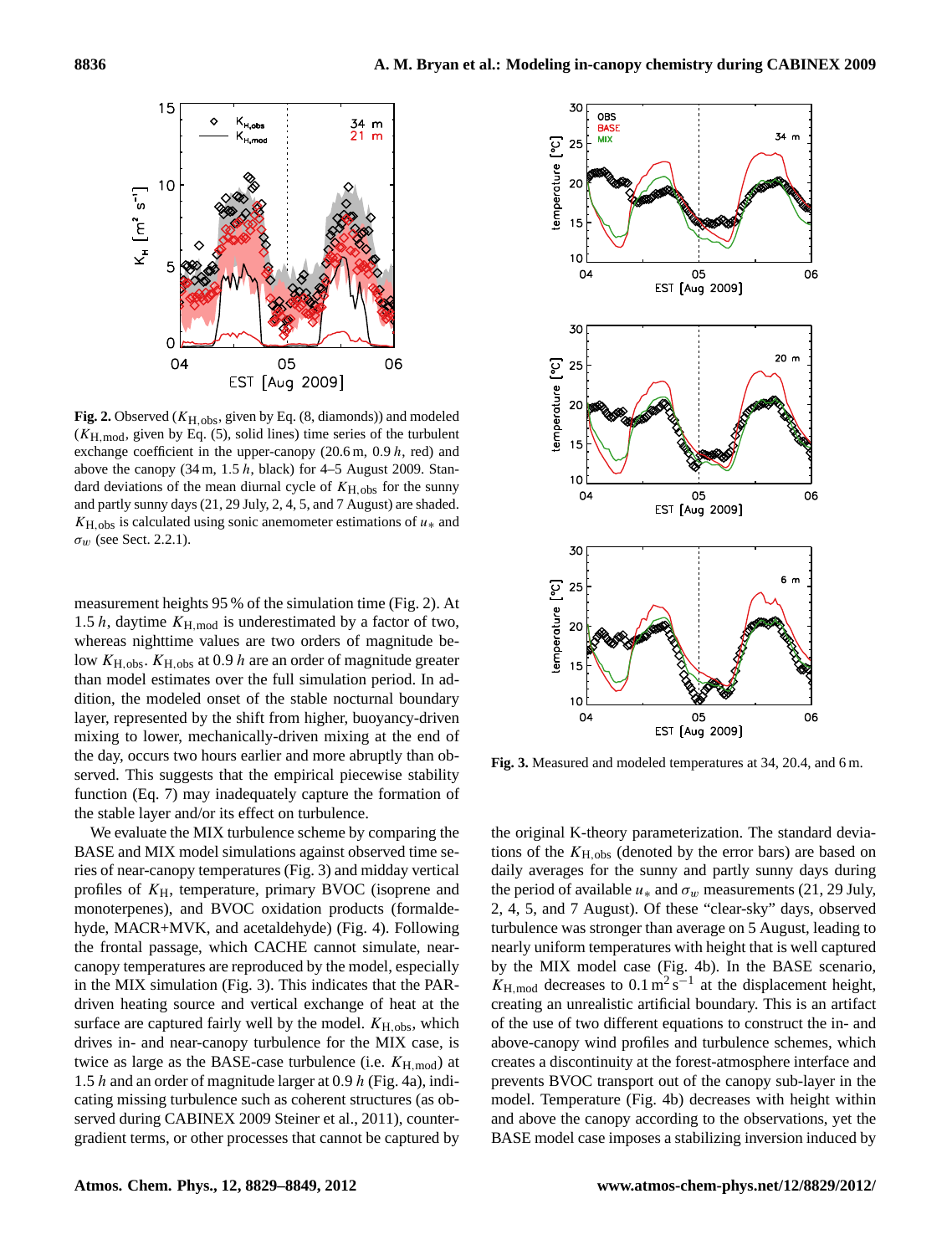

<span id="page-8-1"></span>**Fig. 4.** Measured and modeled vertical profiles of **(a)** eddy diffusivity, **(b)** temperature, **(c)** isoprene, **(d)** monoterpenes, **(e)** formaldehyde, **(f)** MACR+MVK, and **(g)** acetaldehyde at 14 EST 5 August 2009. Whiskers denote the standard deviations for the sunny and partly sunny days (21, 29 July, 2, 4, 5, and 7 August).

heating of the upper canopy. Consequently, in-canopy mixing is weak in the BASE simulation.

Observed midday vertical gradients of BVOC and oxidation products are also compared against the BASE and MIX simulations in Fig. [4c](#page-8-1)–g. Enhanced turbulence effectively improves the agreement of modeled and measured concentrations for the more reactive species (isoprene and monoterpenes) by reducing in-canopy concentrations and weakening the vertical gradient. For the longer-lived species (formaldehyde, MACR+MVK, and acetaldehyde), concentrations are decreased and gradients are weakened by the enhanced mixing, leading to a nearly uniform modeled vertical profile in the lowest 60 m  $(3 h)$ . Oxidized VOC (e.g., MACR+MVK) can deposit as efficiently as  $O_3$  [\(Karl et al.,](#page-18-19) [2010\)](#page-18-19), yet simulated gradients of these species in the MIX case are weak. This suggests that either a compensation point has been reached or there are some primary sources of oxidized VOC from the forest canopy.

Above the canopy, CACHE accurately captures the characteristic features of the PBL, as indicated by the diurnal cycles of stability and turbulence. During the day, surface heating from canopy absorption of solar radiation induces instability and buoyancy-driven mixing, generating the convective mixed layer. The maximum height of the mixed layer varies with surface heating, but generally peaks mid-day around 1 km above the surface with a maximum strength occurring at approximately 500 m as modeled in [Gao et al.](#page-17-9) [\(1993\)](#page-17-9). At the end of the day, buoyant turbulence ceases in the absence of surface heating, and the stable nocturnal boundary forms beneath a well-mixed residual layer. CACHE does not explicitly model conditions in the free atmosphere nor the existence of an entrainment zone along a capping inversion. Therefore,

our study focusses on exchange across the forest-atmosphere interface where we expect little influence from these upper PBL features.

# <span id="page-8-0"></span>**3.2 O<sup>3</sup> and NO<sup>x</sup>**

We assess the performance of the model in simulating nearcanopy  $O_3$ ,  $NO_2$ , and NO during the 4–5 August case period (Fig. [5\)](#page-9-1). At all three heights (6, 20.4, and 34 m), observed  $O_3$  mixing ratios peak at 40–50 ppby shortly after the start of the simulation period and subsequently drop by 20 ppbv in 5 h. At that time, backward trajectories produced by the Hybrid Single Particle Lagrangian Integrated (HYSPLIT) model (Fig. S2 in the Supplement) indicate that air parcels observed at PROPHET prior to 08:00 EST on 4 August originated near Milwaukee and Chicago, and parcels arriving after 08:00 EST originated in northern Minnesota and Canada. Additionally, the local wind direction observed at PROPHET (Fig. S1) shifted from southerly to northwesterly over a 3- to 5-h period just after midnight. This transport, concurrent with a peak in observed  $NO<sub>2</sub>$  concentrations (Fig. [5\)](#page-9-1), highlights the influence of large-scale advection on local  $O_3$  and  $NO_x$ concentrations. Despite the inclusion of the same advection scheme in the BASE and MIX cases, the BASE-simulated  $O_3$ is reduced after initialization while the concentrations in the MIX case increase to near-observed values. This indicates the influence of turbulent mixing on advection from aloft.

Under clean-air advection (i.e. following the frontal passage discussed in Sect. [2.2.6\)](#page-6-2), above- (Fig. [5a](#page-9-1)) and upper-canopy (Fig. [5d](#page-9-1))  $O_3$  measurements show only small variability (e.g., approximately 10 ppbv) over the remainder of the simulation. BASE simulates a strong diurnal cycle, whereas MIX shows no clear diurnal cycle, indicating that locally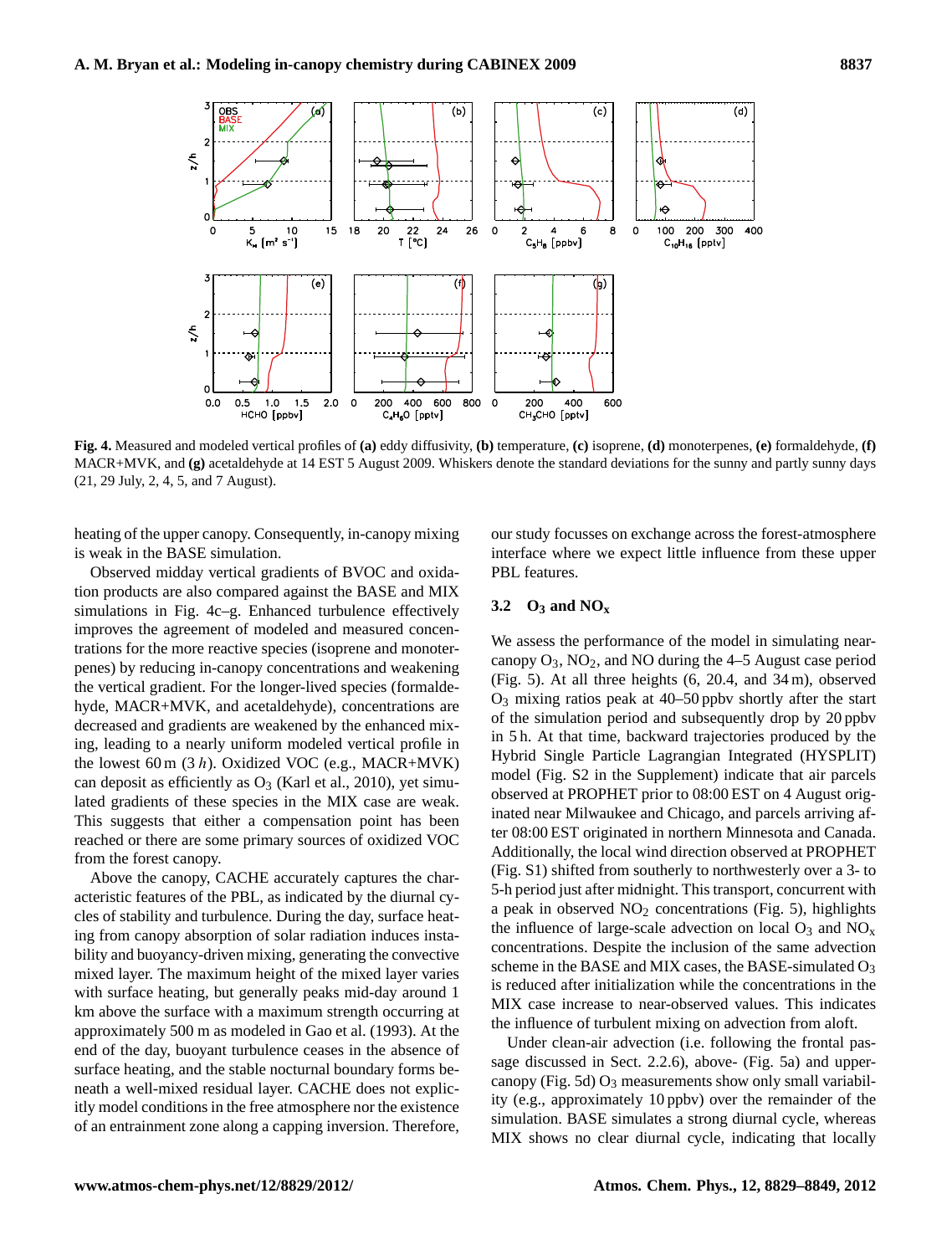

<span id="page-9-1"></span>**Fig. 5.** Measured versus modeled time series for  $(a, d, g)$  O<sub>3</sub>,  $(b, e, h)$  NO<sub>2</sub>, and  $(c, f, i)$  NO at 34 m, 20.4 m, and 6 m for the 4–5 August 2009 simulation period, showing observed concentrations (OBS, black) and modeled concentrations as follows: the original model configuration with modeled turbulence and RACM chemistry (BASE; red); the corrected mixing simulation with RACM chemistry (MIX; green); the original mixing scheme with RACM-MIM chemistry (blue; MIM); and the revised mixing scheme with RACM-MIM chemistry (MIX+MIM; orange).

produced ozone is also highly sensitive to mixing. In the lower canopy (Fig. [5g](#page-9-1)),  $O_3$  measured after the frontal passage is more variable, which is not captured by any of the model simulations. Wind directions are weakly variable from the west to northwest, showing no relationship with changes in  $O<sub>3</sub>$  concentration, suggesting that advection does not explain the observed variability. At the minima of the variability, lower-canopy concentrations are lower than the upper two measurements, indicating the potential relevance of an important  $O_3$  canopy sink. In the canopy layer, deposition is the primary sink of  $O_3$ , exceeding modeled chemical loss by a factor of 10. Modeled  $O<sub>3</sub>$  deposition velocity peaks mid-day at 1.6 cms−<sup>1</sup> (Fig. [1\)](#page-5-0), which is higher than other modeling studies (0.4 cms−<sup>1</sup> , [Finkelstein et al.,](#page-17-20) [2000;](#page-17-20) [Stroud et al.,](#page-20-1) [2005\)](#page-20-1), yet yields deposition fluxes that compare quite well with previous observations at PROPHET  $(15-20 \text{ nmol m}^{-2} \text{ s}^{-1}$ , [Hogg et al.,](#page-18-21) [2007\)](#page-18-21). This suggests O<sub>3</sub> deposition is fairly well represented in the model. However, midday ozone deposition velocity increases by less than 0.02 % with enhanced mixing, indicating that deposition is not the main driver in the large concentration differences in the BASE and MIX ozone simulations. Lastly, we note that micrometeorological observations were not available in the lower canopy and may be underestimated by the MIX simulation, leading to an uncertainty in lower-canopy turbulence. Consequently, we are unable to evaluate whether these uncertainties in mixing can explain the lower canopy variability. In contrast with turbulent mixing, the enhancement in isoprene degradation between BASE and MIM show little impact on  $O_3$  concentrations, indicating that  $O_3$  is more sensitive to mixing than chemistry.

Like  $O_3$ , observed  $NO_2$  displays a signature of anthropogenic advection on the early morning of 4 August. In the model, we have tuned the  $NO<sub>2</sub>$  advection rate (Sect. [2.2.5\)](#page-5-1) to capture the higher concentrations observed at the beginning of the simulation and subsequent lower concentrations as the winds shift following the frontal passage. Observed  $NO<sub>2</sub>$  ranges from 1.2 ppbv at the beginning of the simulation to approximately 0.5 ppbv on the second night, with midday concentrations of less than 0.1 ppbv after photolysis. MIX+MIM underpredicts  $NO<sub>2</sub>$  slightly in the early part of the second night, likely due to an oversimplification in our NO<sup>2</sup> advection scheme, missing downward transport from the residual layer, or an additional  $NO<sub>2</sub>$  source (e.g., emission from foliage). NO mixing ratios show a distinct diurnal pattern in the observations, peaking at nearly 180 pptv around mid-morning 5 August at 34 m, consistent with measurements taken over multiple years at PROPHET [\(Alagh](#page-16-5)[mand et al.,](#page-16-5) [2011\)](#page-16-5). At night, mixing ratios reach as low as 1–5 pptv. The model reproduces the NO diurnal cycle well at the top of the canopy in all model scenarios, with concentrations overestimated on the first day in the BASE and MIM cases and good agreement for the MIX cases, and underestimated on the second day in the MIX and MIX+MIM cases. NO concentrations decrease with increasing canopy depth as a result of light attenuation lowering the NO yields from  $NO<sub>2</sub>$ photolysis. All four model scenarios are able to capture this effect of attenuation reasonably well.

#### <span id="page-9-0"></span>**3.3 Biogenic VOC and oxidation products**

Figure [6](#page-10-0) evaluates the four model scenarios against observations for primary BVOC, isoprene and monoterpenes.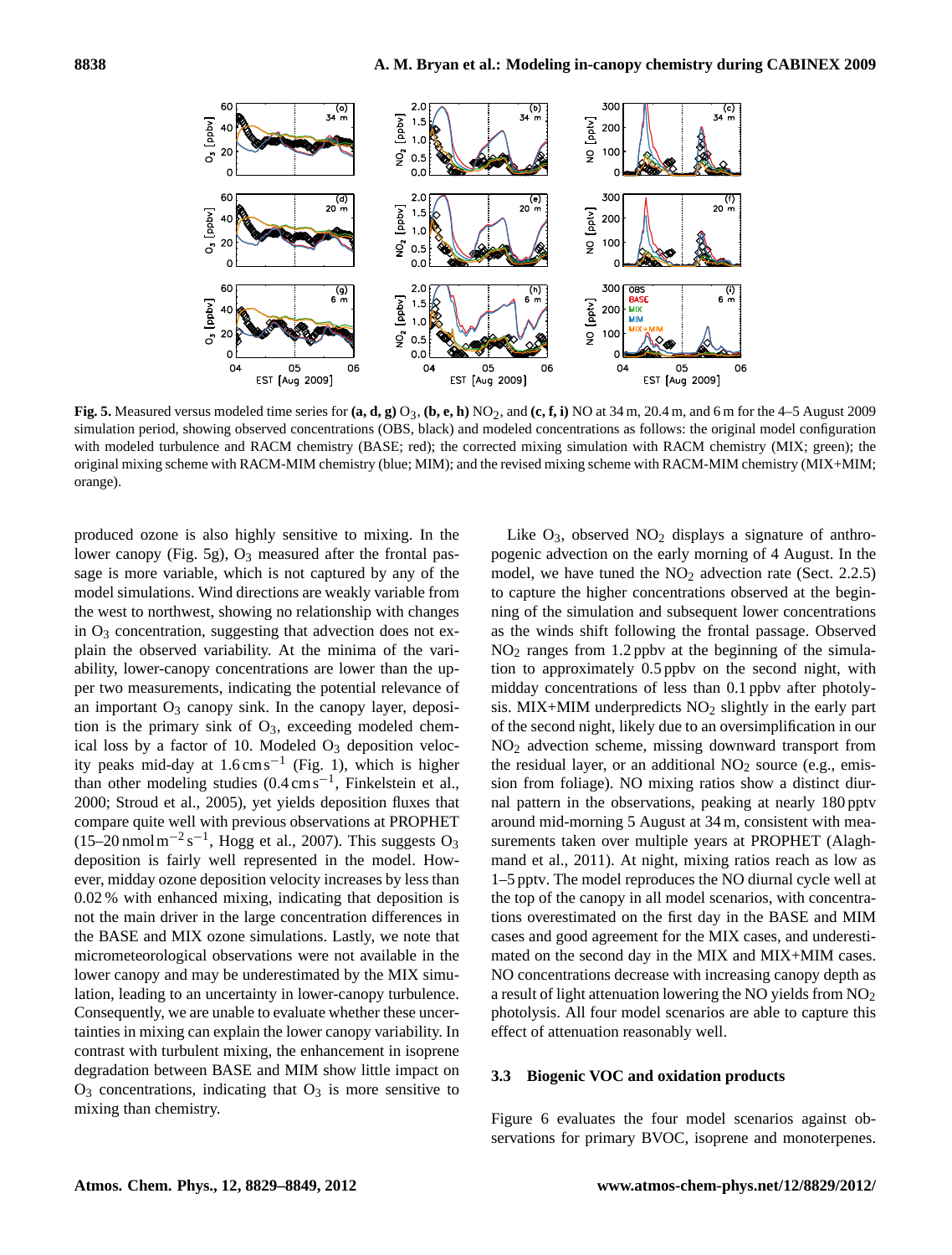

<span id="page-10-0"></span>**Fig. 6.** Same as Fig. [5,](#page-9-1) but for **(a, c, e)** isoprene and **(b, d, f)** monoterpenes.

Observations of isoprene show a strong diurnal cycle ranging from 0.2 ppbv at night to up to 2–3 ppbv at midday at all height levels. MIM simulations show slightly increased concentrations of isoprene over the BASE simulation, owing to lower OH availability as enhanced MACR+MVK concentrations increase the competition for OH. However, the BASE and MIM model scenarios have difficulty reproducing this diurnal pattern in two respects: (1) modeled concentrations increase later in the morning than observed, and (2) a rapid increase in concentrations occurs at sunset, causing a large discrepancy between the model and observations. Near the ground, this modeled pattern is dampened with a less pronounced evening peak and better drawdown of concentrations at night. Such a pattern has been frequently observed (cf. [Martin et al.,](#page-18-22) [1991\)](#page-18-22), and is prevalent in many modeling studies (e.g., [Sillman et al.,](#page-19-10) [2002;](#page-19-10) [Forkel et al.,](#page-17-10) [2006;](#page-17-10) [Barkley et al.,](#page-16-0) [2011\)](#page-16-0), which attribute the end-of-the-day increase to decreased mixing associated with the development of the stable nocturnal boundary layer. As noted in Sect. [3.1,](#page-6-0) CACHE captures the formation of the stable layer through the development of positive potential temperature gradients and highly reduced turbulent mixing below a well-mixed residual layer. In the BASE simulation, however, rapidly reduced mixing associated with an early and abrupt onset of the stable layer (Sect. [3.1,](#page-6-0) Fig. [2\)](#page-7-0) leads to accumulation of isoprene (and other BVOC) near the canopy at the end of the day, further indicating the inability of the stability parameter (Eq. [7\)](#page-3-5) to realistically capture the stable layer formation and its effect on turbulent exchange. As demonstrated in the MIX simulation, amplified turbulence and the gradual dissipation of daytime buoyancy-driven turbulence dampens these accumulations. We note, however, that underestimations of modeled in-canopy turbulence due to a lack of micrometeorological measurements in the lower canopy may result in insufficient exchange across the forest-atmosphere boundary. Our evaluation of the BASE and MIX turbulence schemes presented in Sect. [3.1](#page-6-0) discusses several observed model-measurement discrepancies in the BASE  $K_H$  that are corrected in the MIX scenario, including the end-of-day decrease in mixing at sundown. This indicates the sensitivity of the top-of-canopy BVOC flux to turbulence and emphasizes the importance of an accurate representation of in-canopy mixing in models. Overall, these results highlight the importance of an accurate representation of in-canopy mixing in models and the need for improved simulation the transition from the convective to the nocturnal PBL.

While enhanced mixing improves the diurnal evolution of isoprene, modeled mixing ratios exceed observations on the second day by 1–3 ppbv, likely due to an underestimate of isoprene oxidation. Oxidation of isoprene in the model is primarily controlled by reaction with OH, with loss rates in the model peaking at midday around 11 pptvmin−<sup>1</sup> (Fig. [7\)](#page-11-0). Oxidation by ozone follows at much smaller rates (up to 2 pptvmin−<sup>1</sup> around sunset) and small contributions by loss with the nitrate radical at night (approximately 0.5 pptvmin−<sup>1</sup> ). Simulated NO<sup>3</sup> mixing ratios at 34 m (not shown) peak at 4 pptv the first night under elevated  $NO<sub>2</sub>$  concentrations from regional transport and decrease to 0.3 pptv on the second night when chemistry is dominated by local emissions. Past estimates of  $NO<sub>3</sub>$  at PROPHET range from 0.4 pptv [\(Pratt et al.,](#page-19-23) [2012\)](#page-19-23) to 2–3 pptv [\(Faloona et al.,](#page-17-13) [2001\)](#page-17-13), although we note that  $NO<sub>3</sub>$  has not been measured at the site before, making it difficult to evaluate the model. The primary model  $NO<sub>3</sub>$  source is the nighttime oxidation of  $NO<sub>2</sub>$  by  $O_3$ , yet observed  $NO_2$  concentrations at the site remain relatively low; therefore, we should expect relatively low concentrations of  $NO<sub>3</sub>$  and low isoprene- $NO<sub>3</sub>$  oxidation rates. A potential explanation for the lack of nighttime oxidation may be OH concentrations, as discussed in Sect. [3.4.](#page-13-0) In addition to the effect of nighttime chemistry, [Ganzeveld et al.](#page-17-21) [\(2008\)](#page-17-21) suggest that downward transport of oxygenated VOC from the residual layer may lower OH availability, further reducing isoprene oxidation, particularly in the morning. This downward transport is captured in our model for oxygenated VOC during the second morning of the simulation, yet model overestimations of isoprene begin as early as sundown on the prior day, suggesting that the effect of entrained oxygenated VOC from the residual layer on OH concentrations is likely small relative to the observed discrepancies in nighttime chemistry.

Monoterpenes  $(C_{10}H_{16})$  are grouped together as a total monoterpene concentration by the PTR-MS. As noted at other forest sites [\(Bouvier-Brown et al.,](#page-17-22) [2009\)](#page-17-22), observations show a different diurnal cycle than isoprene. The early morning and late evening peak (Fig. [6\)](#page-10-0) and higher concentrations at night than during the day have been attributed to high photooxidation during the daytime and an accumulation at night as these temperature-dependent emissions continue in the absence of sunlight. Above the canopy, higher concentrations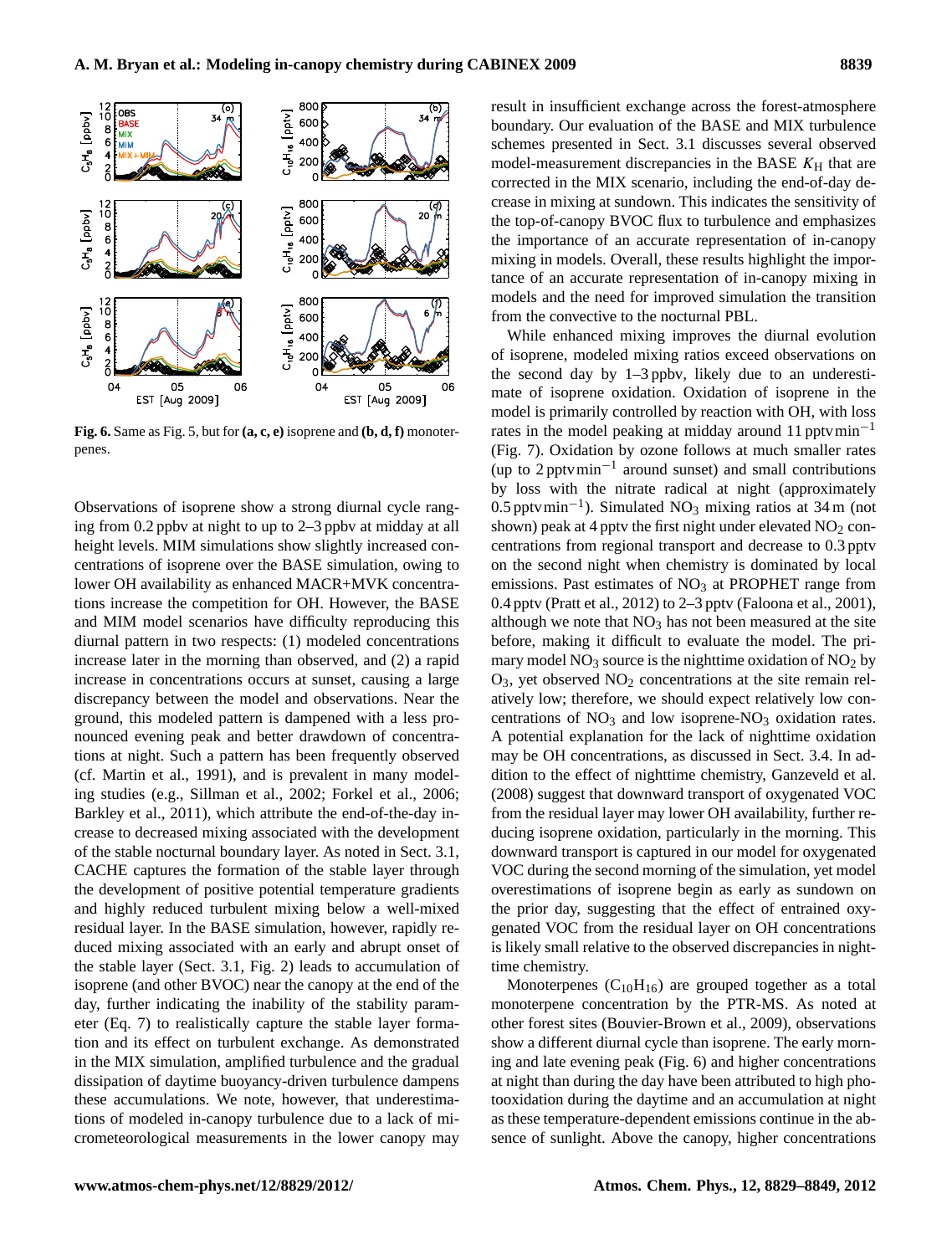

<span id="page-11-0"></span>**Fig. 7.** Modeled isoprene loss rates with respect to reaction with OH,  $NO_3$ , and  $O_3$  at 34 m from the MIX case.

of monoterpenes are observed at the beginning of the simulation, suggesting a potential advective source of terpenes to the site in the first six hours of the simulation, which is consistent with air traveling over the forested state. RACM-MIM simulates terpene concentrations to be very similar to the RACM case due to no changes in the MIM terpene oxidation scheme. As with isoprene, however, enhanced mixing greatly improves the model-measurement agreement in terms of magnitude of concentrations, though the diurnal cycle is only weakly captured.

Formaldehyde (HCHO) is an important VOC oxidation product and is typically produced in relatively large quantities from the oxidation of isoprene. While anthropogenic VOC can also provide a substantial source of HCHO [\(Pang](#page-19-24) [et al.,](#page-19-24) [2009\)](#page-19-24), their effect on local HCHO concentrations observed at the PROPHET site is minor [\(Sumner et al.,](#page-20-7) [2001\)](#page-20-7) unless under advective conditions from the south. Observed mixing ratios at the site are 0.5–1 ppbv (Fig. [8\)](#page-12-0), reflecting values that are slightly lower than the 1999 field campaign observations (0.5–12 ppbv, [Sumner et al.,](#page-20-7) [2001\)](#page-20-7), consistent with the expected reduced photochemistry in the summer of 2009. An advection source is apparent at the beginning of the simulation with higher HCHO concentrations both above and below the canopy (Fig. [8a](#page-12-0), d, g). When an advective HCHO source is added at 45–106 m, measured-modeled comparisons improve above the canopy but not below the canopy, suggesting either that there is in-canopy production that the model does not capture, in-canopy deposition is overestimated, or mixing within the canopy is stronger than simulated. HCHO midday deposition velocity is higher than other studies  $(2.3 \text{ cm s}^{-1})$  in our model as compared to 1.5 cms−<sup>1</sup> in [Sumner et al.](#page-20-7) [\(2001\)](#page-20-7)), yet the model still overestimates HCHO in all simulations at all heights, even after enhancing the in-leaf reactivity to that of  $O_3$ , as suggested for other oxidized VOC [\(Karl et al.,](#page-18-19) [2010\)](#page-18-19). This indicates the possible existence of a compensation point, similar to that observed of other compounds (e.g.,  $NO<sub>2</sub>$ , acetone, and methanol, [Ganzeveld et al.,](#page-17-23) [2002,](#page-17-23) [2008\)](#page-17-21), at which the concentration in the plant mesophyll matches or exceeds that of the ambient air, restricting further deposition and potentially inducing emissions.HCHO deposition velocity decreases by less than 0.1 cms−<sup>1</sup> with enhanced mixing, as with that of O3. When advection is not playing a role (the second day of the simulation), modeled HCHO exhibits a diurnal cycle with higher concentrations during the day especially in the BASE and MIM cases. Both above and below the canopy, the change to MIM increases midday HCHO concentrations by about 15 % due to larger HCHO yields from BVOC oxidation [\(Geiger et al.,](#page-17-18) [2003\)](#page-17-18). MIM makes additional HCHO from the isoprene peroxy self-reaction (ISOP+ISOP), plus the new methacrolein peroxy radicals (MACP). Enhanced mixing (MIX and MIX+MIM) weakens the diurnal pattern of HCHO, better reflecting observations.

Other key BVOC oxidation products are the lumped species methacrolein and methyl vinyl ketone (MACR+MVK or  $C_4H_6O$ ). These compounds are detected at the same nominal mass on the PTR-MS and are also lumped in the RACM mechanism. Observed concentrations peak in the early portion of the simulation both above and below the canopy (Fig. [8\)](#page-12-0) due to advection of oxidation products from the south. Adding an advective source of MACR aloft improves measured-modeled agreement at the beginning of the simulation at all measurement heights. The MIX case improves concentrations as compared to observations, yet removes the observed diurnal pattern. Changing to the MIM mechanism doubles the BASE-case concentrations of MACR+MVK due to the increased yield in MACR+MVK by the reaction of first-generation oxidation products of isoprene with NO. Consequently, modeled concentrations of the MACR RACM-MIM surrogate overestimate measured MACR+MVK by a factor of three throughout the profile. This finding is consistent with chamber study comparisons of RACM and RACM-MIM by [Geiger et al.](#page-17-18) [\(2003\)](#page-17-18), who attribute the result to measurements only accounting for MACR+MVK while the RACM species also includes all other unsaturated  $C_4$  carbonyls. Past studies suggest that dry deposition rates for MACR+MVK may be underestimated [\(Karl et al.,](#page-18-18) [2004,](#page-18-18) [2010;](#page-18-19) [Pugh et al.,](#page-19-2) [2010\)](#page-19-2), yet the modeled MACR+MVK deposition velocity mid-day peak of 1.6 cms−<sup>1</sup> (Fig. [1\)](#page-5-0) compares well with observations by [Misztal et al.](#page-19-25)  $(2011, 1 - 2 \text{ cm s}^{-1})$  $(2011, 1 - 2 \text{ cm s}^{-1})$  and [Karl et al.](#page-18-19)  $(2010, \leq$  $(2010, \leq$ 2.4 cm s<sup>-1</sup>) after modifying the reactivity factor for oxidized VOC following [Karl et al.](#page-18-19) [\(2010\)](#page-18-19). Enhanced mixing reduces the MACR deposition velocity by about 5 %.

We also evaluate the simulation of the biogenic oxidation product hydroxyacetone  $(C_3H_6O_2)$  added to the RACM-MIM mechanism (denoted as HACE) representing a major product of MACR+MVK oxidation. While calibrated observations of HACE are not available, the model simulates a diurnal cycle with mixing ratios ranging up to 100 pptv that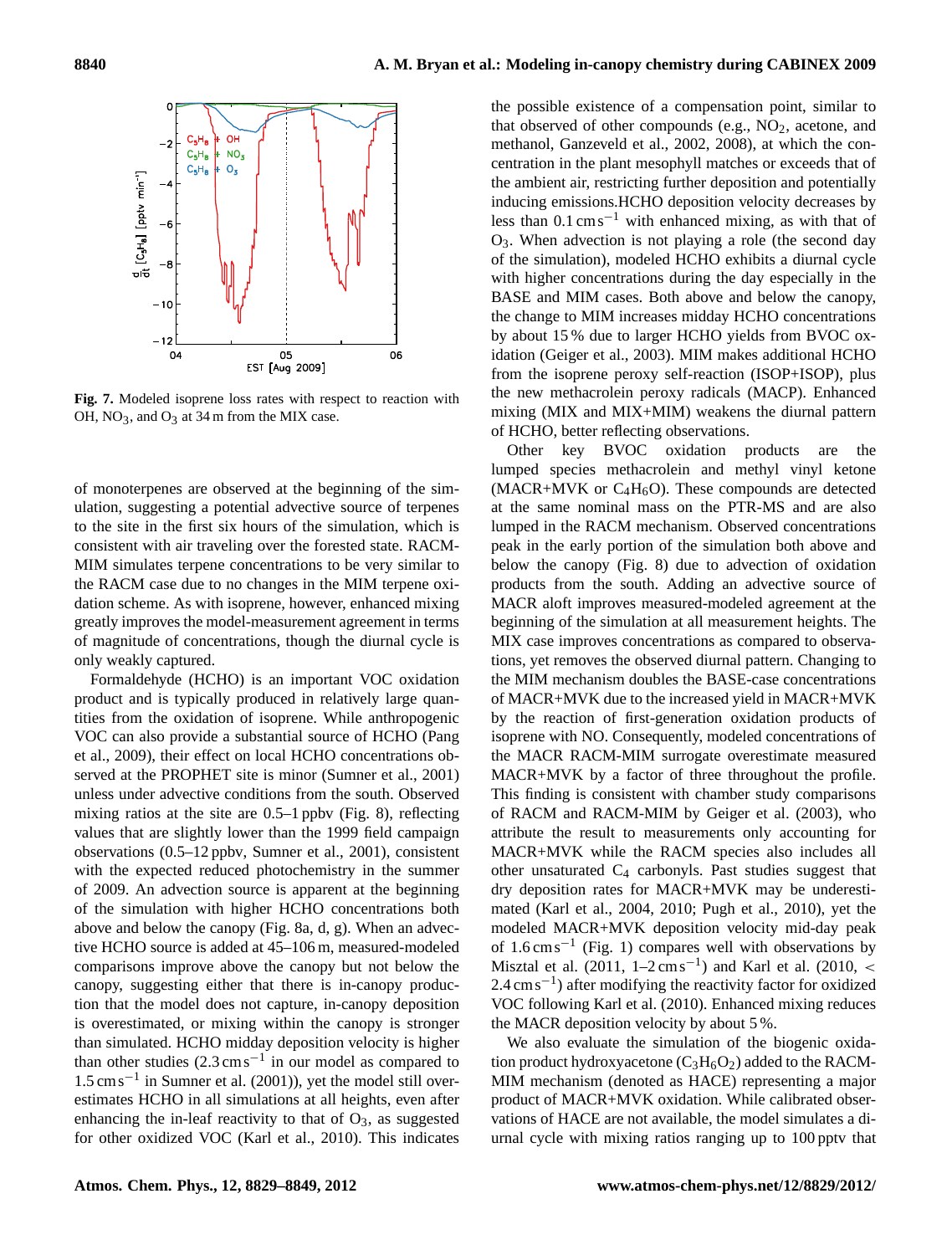

<span id="page-12-0"></span>**Fig. 8.** Same as Fig. [5,](#page-9-1) but for **(a, d, g)** formaldehyde, **(b, e, h)** MACR+MVK, and **(c, f, i)** hydroxyacetone. Observations of hydroxyacetone are not available.



<span id="page-12-1"></span>**Fig. 9.** Measured and modeled correlations between MACR+MVK and isoprene (left), and hydroxyacetone and MACR+MVK (right) at 34 m for 5 August 2009 between 11:00–17:00 EST. The squared correlation coefficients  $(R^2)$  and slopes of the regression lines are given in the upper right-hand corners in colors corresponding to the appropriate model scenario.

decrease slightly with increased mixing (Fig. [8\)](#page-12-0), which is slightly lower than the range of the uncalibrated measurements (200–500 pptv). Glyoxal (GLY) was also measured at the site, with mixing ratios reaching up to 25 pptv during midday, and with a clear advective signal on the first day of the simulations (Fig. S4). However, both RACM versions only form GLY from anthropogenic precursors and do not include the production from any biogenic species; therefore, modeled mixing ratios are on the order of 0.01–1 pptv. Observations of GLY suggest local biogenic production of GLY, a source that could be included in future models.

We compare the daytime (11:00–17:00 EST) ratios of (MACR+MVK)/isoprene and HACE/(MACR+MVK) to evaluate the ability of the mechanisms to reproduce observed BVOC oxidation. Over the full field campaign (not shown), the observed (MACR+MVK)/isoprene ratio is 0.18, substantially lower than observed in the Amazon (0.44, [Karl et al.,](#page-18-5) [2009\)](#page-18-5), yet comparable to observations from previous PROPHET studies (0.12, [Apel et al.,](#page-16-6) [2002\)](#page-16-6). [Apel](#page-16-6) [et al.](#page-16-6) [\(2002\)](#page-16-6) observe lower MACR+MVK concentrations under westerly flow associated with clean-air advection from Lake Michigan, leading to lower MACR+MVK/isoprene ratios. Additionally, as shown by comparing the ratios of MACR+MVK/isoprene with wind direction over the full two-day simulation (Fig. S4 in the Supplement), we observe elevated ratios  $(0.71)$  under southerly flow associated with polluted advection. Due to this strong variability in MACR+MVK with respect to wind direction at the PROPHET site, the correlation between MACR+MVK and isoprene is substantially weaker ( $R^2 = 0.25$ ) than observed by [Karl et al.](#page-18-5) [\(2009,](#page-18-5)  $R^2 = 0.86$ ). Figure [9](#page-12-1) compares the observed daytime ratios against the four model scenarios for the second day (5 August) to examine local chemistry in the absence of pollution transport. The observed (MACR+MVK)/isoprene ratio of 0.03 is much lower than the mean daytime ratio for the full campaign (0.18), likely due to enhanced clean-air advection from the northwest. The BASE and MIM scenarios yield negative ratios, indicating inefficient oxidation of isoprene. This is consistent with the overestimation of isoprene by the BASE and MIM cases, particularly on the second day, as a result of inefficient mixing out of the canopy. In these scenarios, OH is depleted before isoprene is completely oxidized, leading to insufficient production of MACR+MVK given the amount of isoprene available. This is consistent with past studies, who propose the need for a OH recycling mechanism [\(Lelieveld et al.,](#page-18-0) [2008\)](#page-18-0). With enhanced mixing (MIX and MIX+MIM scenarios), isoprene is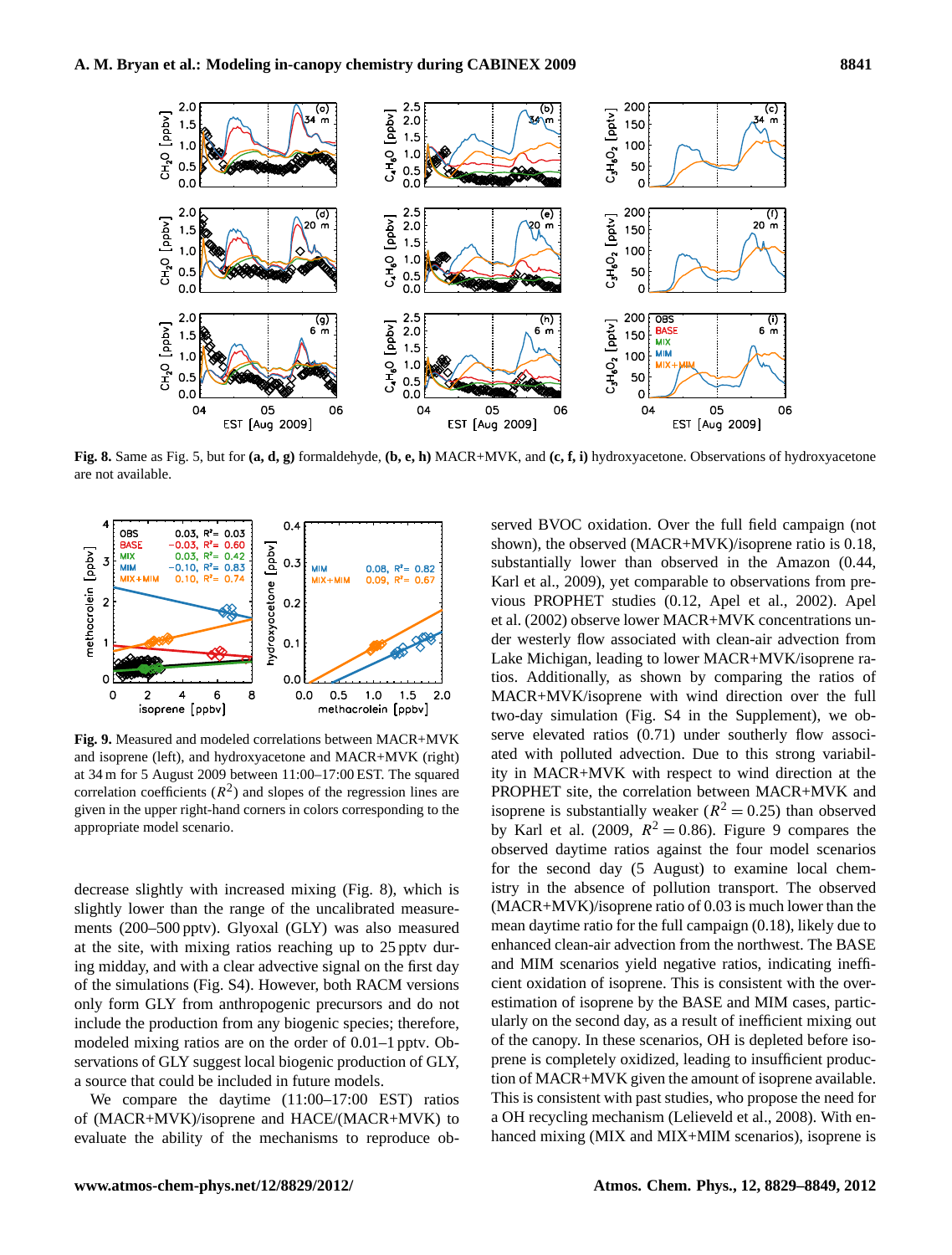oxidized more effectively leading to ratios that correlate well with observations. Additionally, the HACE/(MACR+MVK) relationship can highlight the added oxidation capacity when including the new MACR oxidation pathways in MIM. For local conditions on 5 Aug, the modeled ratios are 0.08 and 0.09 for the MIM and MIX+MIM cases, respectively, both of which are substantially lower than observed in the Amazon (0.3, [Karl et al.,](#page-18-5) [2009\)](#page-18-5) due to lower oxidant concentrations. While the MIX+MIM case ratios are lower than the MIM, we note that the correlation is weaker in the MIX+MIM case  $(R^2 = 0.67)$  than in the MIM case  $(R^2 = 0.82)$ , indicating a large uncertainty with these ratios.

To summarize, the original CACHE BASE simulations strongly overestimate isoprene concentrations, particularly in the early evening and at nighttime. This is a known problem in models that occurs at all scales (e.g., 1-D models, 3-D models, etc.) and we attribute this increase at the end of the day to improper mixing in the model. The revised mixing scheme, which is based on observed friction velocities and vertical velocity standard deviations, greatly improves the simulation of primary BVOC at most model levels. Therefore, a realistic representation of boundary layer turbulence is critical for modeling forest-canopy exchange and its effect on BVOC chemistry accurately. Oxidation products such as HCHO and MACR+MVK are overestimated by the BASE model simulations, with the greatest measured-modeled improvement resulting from the change in mixing parameterization versus the chemical mechanism. In general, the more detailed biogenic oxidation scheme (RACM-MIM) increases the oxidation products to three times more than observed, although the mechanism does improve modeled  $HO<sub>x</sub>$  as will be discussed in the next section.

# <span id="page-13-0"></span>**3.4 HO<sup>x</sup> and OH reactivity**

Modeled OH concentrations reproduce the diurnal cycle and magnitude of observed OH (1–2.5  $\times$  10<sup>6</sup> molecules cm<sup>-3</sup> at midday) (Fig. [10\)](#page-14-0). Difficulties associated with transmission of laser power to the top of the tower led to few measurements of OH greater than the limit of the detection of the instrument (approximately  $1 \times 10^6$  molecules cm<sup>-3</sup>) during this time period; therefore, Fig. [10](#page-14-0) displays an average diurnal cycle of OH of the two simulation days with a peak value of  $2 \times 10^6$  molecules cm<sup>-3</sup>. The model produces higher OH concentrations on the first day of simulation due to the higher oxidation from incoming advection, while modeled concentrations on the second day are approximately half the observed values. The MIX and MIM cases decrease modeled OH by about 10 and 20 %, respectively, on the first day, and on day two, MIX increases modeled OH by about 10 %. From the vertical profiles (Fig. [11\)](#page-14-1), in-canopy OH concentrations are low, suggesting small OH production rates. OH concentrations are highest above the canopy where substantial production from  $O_3$  photolysis and subsequent reaction with H2O occurs. In general, enhanced mixing increases the modeled OH concentrations at all heights, whereas the change from RACM to RACM-MIM decreases OH from the surface to  $3 h$ . An exception is during the anthropogenic advection event on the morning of 4 August, when enhanced mixing increases above canopy OH and decreases OH within the canopy; implementing RACM-MIM increases OH throughout the column, due to increased production from the  $HO<sub>2</sub>$  + NO reaction.

For  $HO<sub>2</sub>$ , the measurements show a strong diurnal cycle that is reproduced by the model (Fig. [10\)](#page-14-0). In general, the model underestimates  $HO<sub>2</sub>$  in the BASE case simulation, with a slight increase in  $HO<sub>2</sub>$  from the MIM simulation. However, recent studies suggest that the detection of  $HO<sub>2</sub>$  radicals using chemical conversion to OH by reaction with added NO may be sensitive to the detection of a fraction of hydroxyalkyl peroxy radicals produced from the OHinitiated oxidation of alkenes [\(Fuchs et al.,](#page-17-24) [2011\)](#page-17-24). Calibrations of the Indiana University FAGE instrument indicate that approximately 90 % of isoprene-based hydroxyalkyl peroxy radicals are detected in addition to  $HO<sub>2</sub>$ , while only 5% of propane-based alkyl peroxy radicals are detected. Given that isoprene dominates the  $HO<sub>2</sub>$  radical chemistry at this site, the measured  $HO_2$  concentrations ( $HO_2^*$ ) likely reflect the sum of both  $HO<sub>2</sub>$  and isoprene peroxy radicals (ISOP). In Fig. [10,](#page-14-0) we compare measured  $HO_2^*$  with a similar metric from the model  $(HO_2^* = HO_2 + ISOP)$  and this greatly improves measured-modeled agreement. The increase in late evening modeled  $HO_2^*$  is due to an accumulation of the ISOP radicals, an artifact from the end-of-day increase in isoprene concentrations (see Sect. [3.3\)](#page-9-0). When changing to RACM-MIM, the reaction rate for  $HO<sub>2</sub> + ISOP$  increases and the self-reaction ISOP + ISOP is explicitly added, leading to greater  $HO_2^*$  destruction and improving the model-measurement agreement. In the vertical profiles (Fig. [11\)](#page-14-1), the model produces a strong source of  $HO<sub>2</sub>$  above the canopy with some in-canopy production. RACM-MIM increases  $HO<sub>2</sub>$  throughout the vertical profile, particularly in the daytime. The enhanced mixing (MIX case) increases both in- and above-canopy  $HO<sub>2</sub>$ concentrations in the morning and above the canopy during the night. Otherwise, slight decreases in  $HO<sub>2</sub>$  occur. During the advection event on 4 August, increased  $NO<sub>x</sub>$  leads to decreased  $HO<sub>2</sub>$  in both the MIX and MIM cases due to loss with NO.

OH reactivity  $(R<sub>OH</sub>)$  represents the total first order loss rate of OH (inverse of the OH lifetime). Measured  $R_{OH}$  values during CABINEX 2009 range from 0–2 s<sup>-1</sup> at night to up to  $10 s^{-1}$  during the day (Fig. [12,](#page-15-0) left panel), which compare well with previous measurements at PROPHET [\(Di Carlo](#page-17-14) [et al.,](#page-17-14) [2004\)](#page-17-14). Modeled  $R_{OH}$  is calculated by summing the product of the rate constant and reactant concentrations for all species that consume OH. Modeled  $R_{OH}$  compares best with observations for the MIX scenario, due to the poor reproduction of the observed diurnal cycle of isoprene simulated by the BASE and MIM simulations. This again suggests the dependence of modeled  $R_{OH}$  on the vertical mixing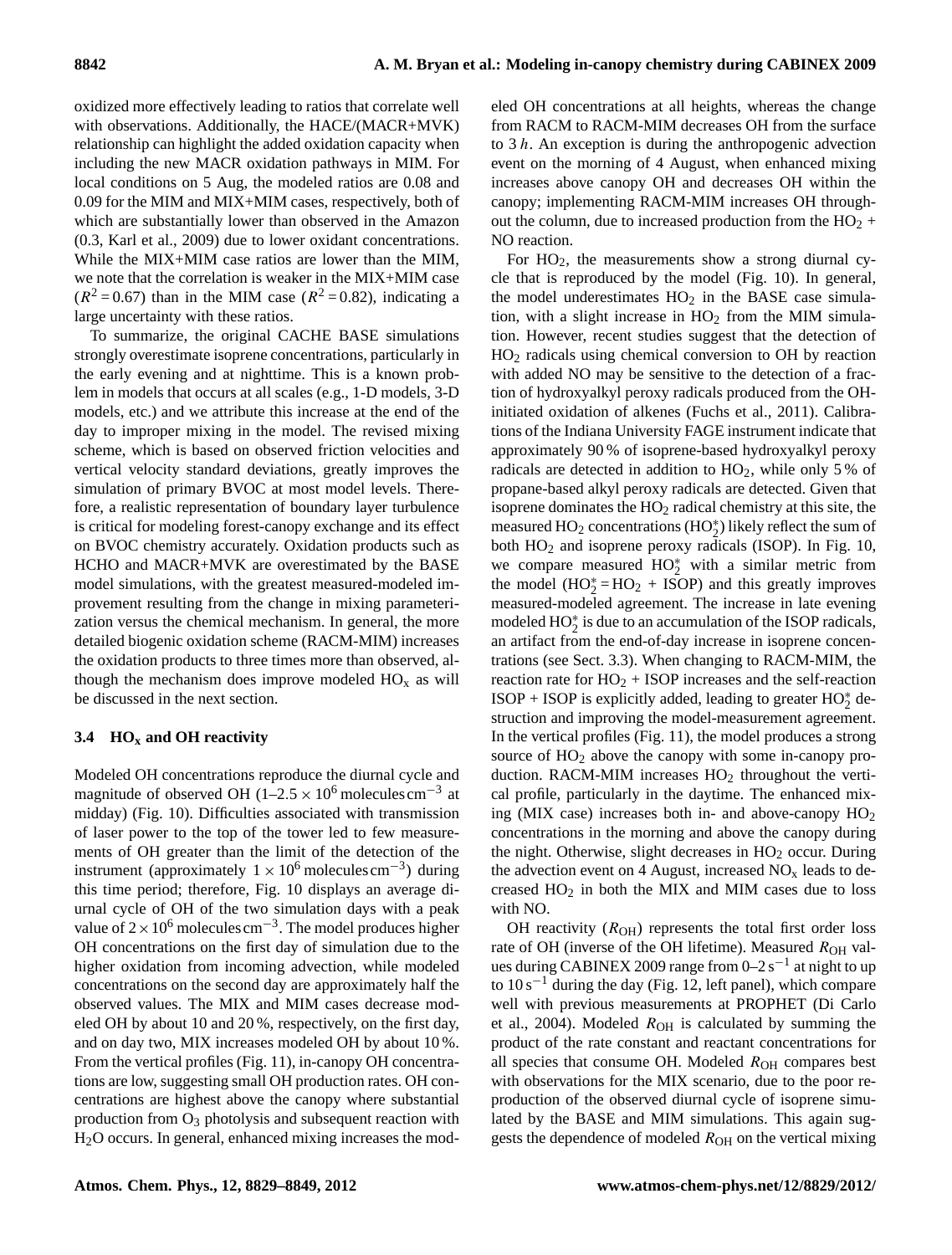

**Fig. 10.** Same as Fig. [5,](#page-9-1) but for OH (left),  $HO_2$  (middle), and  $HO_2^*$  (right) at 32 m.

<span id="page-14-0"></span>

<span id="page-14-1"></span>Fig. 11. Vertical profiles of modeled OH (top) and HO<sub>2</sub> (bottom) for the BASE case (left) and the absolute difference between the BASE and MIX cases (middle) and BASE and MIM cases (right). Blue values indicate higher concentrations in the BASE case, and red values indicate higher concentrations in the MIX or MIM cases.

in the model. For modeled  $R_{OH}$ , we speciate contributions from BVOC (isoprene, API, LIM) and oxidation productions (HCHO and MACR+MVK). During the afternoon, BVOC account for approximately 85 % of the reactivity in the model, followed by the CO at 15 %, whereas the oxidation products and CO dominate at night and in the early morning (Fig. [12,](#page-15-0) right panel). Contributions from methane and  $NO<sub>2</sub>$  are relatively small. [Kim et al.](#page-18-11) [\(2011\)](#page-18-11) note that the oxidation products can account for about 8 % of the reactivity if NO concentrations are low. However, as noted by [Kim](#page-18-11) [et al.](#page-18-11) [\(2011\)](#page-18-11) and [Karl et al.](#page-18-5) [\(2009\)](#page-18-5), the  $R_{OH}$  tends to increase when photochemically aged air masses arrive at the observation site, which is evident on the first day of the simulation. Because we are including the advection of some primary anthropogenic and secondary oxidation products (Table [2\)](#page-6-1), we correctly model this increase in  $R<sub>OH</sub>$  on the first day of simulation. The second day of the simulation reflects the local conditions, with slightly lower  $R<sub>OH</sub>$  that is overestimated by the model.

## **4 Summary and conclusions**

This manuscript presents results from a 1-D canopychemistry model, CACHE, applied to a northern Michigan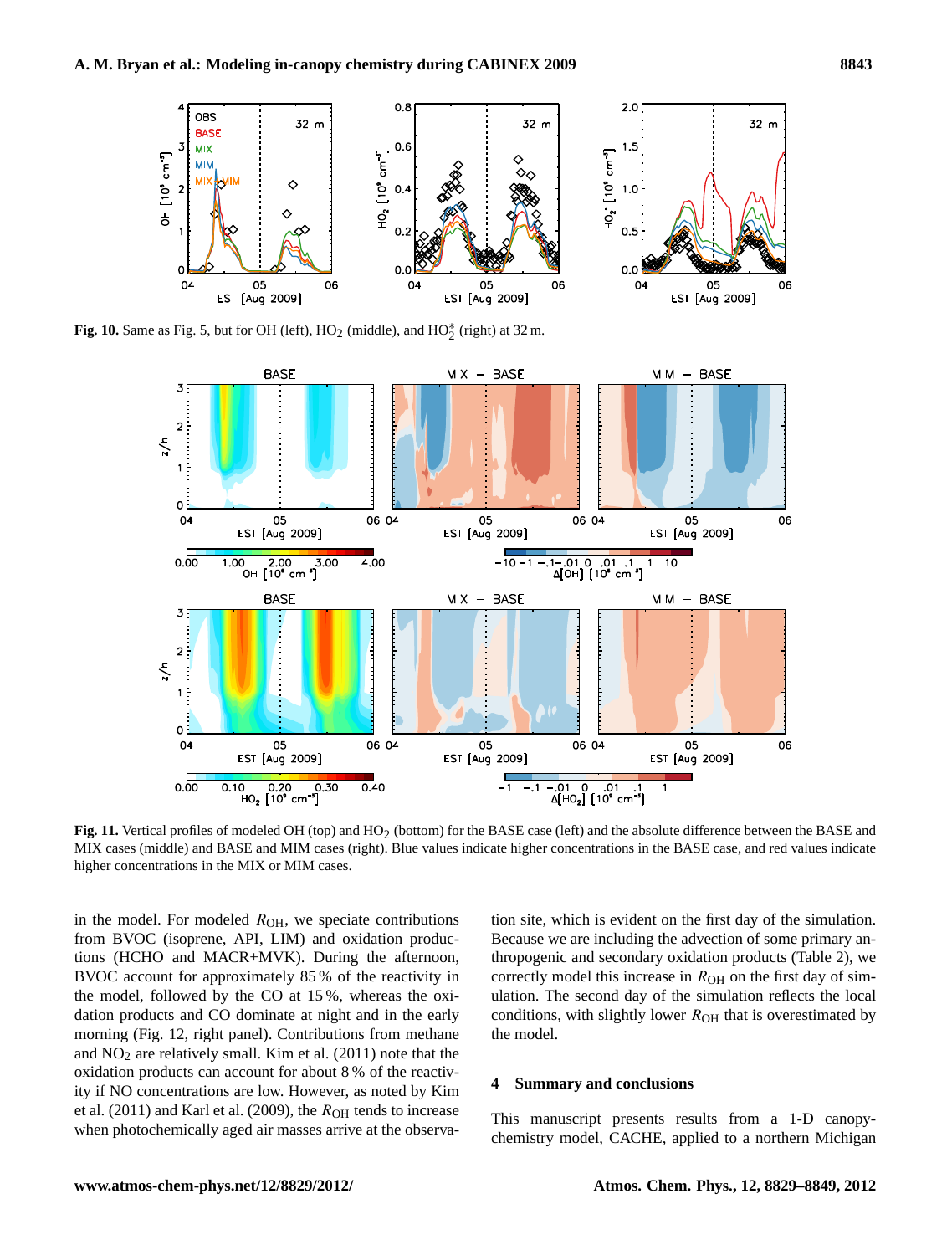

<span id="page-15-0"></span>**Fig. 12.** Total OH reactivity measured (OBS) and modeled (BASE, MIX, MIM, and MIX+MIM) at 30.9 m for 4–5 August 2009 (left); modeled total OH reactivity and from speciated contributions of NO2, CO, CH4, BVOC (ISO+API+LIM), HCHO, and MACR for the MIX case (right).

mixed hardwood forest to elucidate in-canopy atmospheric chemistry during the CABINEX 2009 field campaign. CACHE calculates vertical mixing within and above the forest canopy using K-theory, a parameterization used by many 1-D and 3-D models despite its limitations in the canopy roughness layer. Chemical transformation is modeled using RACM, a condensed mechanism that can cover a broad range of chemical situations but with limited BVOC chemistry particularly under low- $NO<sub>x</sub>$  conditions. In this study, we test the model sensitivity of vertical gradients of BVOC and their oxidation products to (1) turbulent exchange and (2) chemistry. First, we account for turbulence in the canopy roughness layer by applying the modified K-theory parameterization of [Makar et al.](#page-18-8) [\(1999\)](#page-18-8) and adjusting the model with hightime-resolution sonic anemometer measurements of friction velocity and vertical velocity standard deviation. Second, we implement an expanded version of RACM with more explicit BVOC chemistry, RACM-MIM.

Traditional K-theory (i.e. BASE) underestimates forest canopy exchange by 0.5–2 orders of magnitude, leading to an overly-strong diurnal cycle of ozone, and an overestimate of  $NO<sub>x</sub>$ , BVOC and their oxidation products that accumulate within and above the canopy to 2–3 times higher than observed. This highlights the issue that models with differing turbulence parameterizations in and above the canopy may inhibit exchange across the top of the canopy due to a discontinuity in mixing between the two equations. In addition, traditional K-theory, in which turbulence is driven by a prognostic temperature profile, does not capture the observed gradual onset and termination of convective mixing due to uncertainties with the empirical stability parameter at the transition between stable and unstable conditions. This leads to anomalous spikes in primary BVOC near the canopy, particularly around sunset, that are not present in the observations. Driving near-canopy vertical mixing with micrometeorological observations (e.g., MIX) improves the representation of vertical mixing as evidenced in the improved vertical profiles and diurnal cycles of BVOC and their oxidation products. While this parameterization cannot account for asymmetric transport associated with coherent structures and other non-Fickian diffusion processes, this method provides substantial improvement in the model simulations. Adding additional BVOC oxidation pathways with the RACM-MIM mechanism slightly increases isoprene and HCHO (15 %) with greater changes in MACR+MVK (80 %), although these concentrations were about five times higher than observed at all heights. Past research suggests that MACR+MVK may constitute only a fraction of the MACR RACM surrogate, and that models may underestimate MACR+MVK surface deposition; however, deposition velocity for MACR+MVK in the model compares well with observations. Changes in  $O_3$  and  $NO_x$  concentrations with enhanced isoprene chemistry were negligible. Overall, the parameterizations tested in this study suggest BVOC and their oxidation products can be very sensitive to the mixing parameterization.

The impact of vertical mixing on  $HO<sub>x</sub>$  chemistry is dependent on the advection conditions. Advection from polluted regions (e.g., the first day of our simulation) increases OH in the region of advection (45–106 m) and decreases OH below the level of advection. When local chemistry dominates, an increase in mixing increases OH concentrations suggesting that the canopy can be a  $HO_x$  source. For  $HO_2$ , an increase in mixing tends to decrease concentrations regardless of advection conditions. With changes to the RACM-MIM chemistry, OH decreases due to increased secondary oxidation of biogenic oxidation products and  $HO<sub>2</sub>$  decreases throughout the profile. While the additional BVOC oxidation pathways of RACM-MIM improve  $HO<sub>2</sub>$ , the overestimation of MACR+MVK suggests that the mechanism pathway may not be properly capturing the oxidation of the biogenic oxidation products. Additionally, we find that GLY is underestimated in the model by an order of magnitude (Fig. S3 in the Supplement), suggesting a missing primary biogenic oxidation source.

Typically, 1-D models are subject to several aspects of uncertainty, including (1) the emissions from the canopy and soil, (2) the reactions described by the chemical mechanism, (3) the exchange driven by the turbulence parameterization, and (4) the sink to surface deposition. We have evaluated each of these aspects in this paper, while focussing our sensitivity study on mixing and chemistry. The BVOC emissions have been fairly well-constrained by multiple measurements at the site; however, we find that observed emission factors for isoprene are likely on the lower end of the spectrum due to the unusually cool summer at UMBS. If emission rates were higher than modeled in this study, BVOC concentrations accumulate in the model to unrealistic concentrations. In theory, this could be matched by higher reactivity in the forest, with increased oxidation by OH through the implementation of an OH recycling mechanism [\(Lelieveld et al.,](#page-18-0) [2008\)](#page-18-0) or enhanced deposition of compounds competing for OH (e.g., oxygenated VOC, [Karl et al.,](#page-18-18) [2004,](#page-18-18) [2010\)](#page-18-19). With enhanced oxygenated VOC deposition according to [Karl et al.](#page-18-19) [\(2010\)](#page-18-19)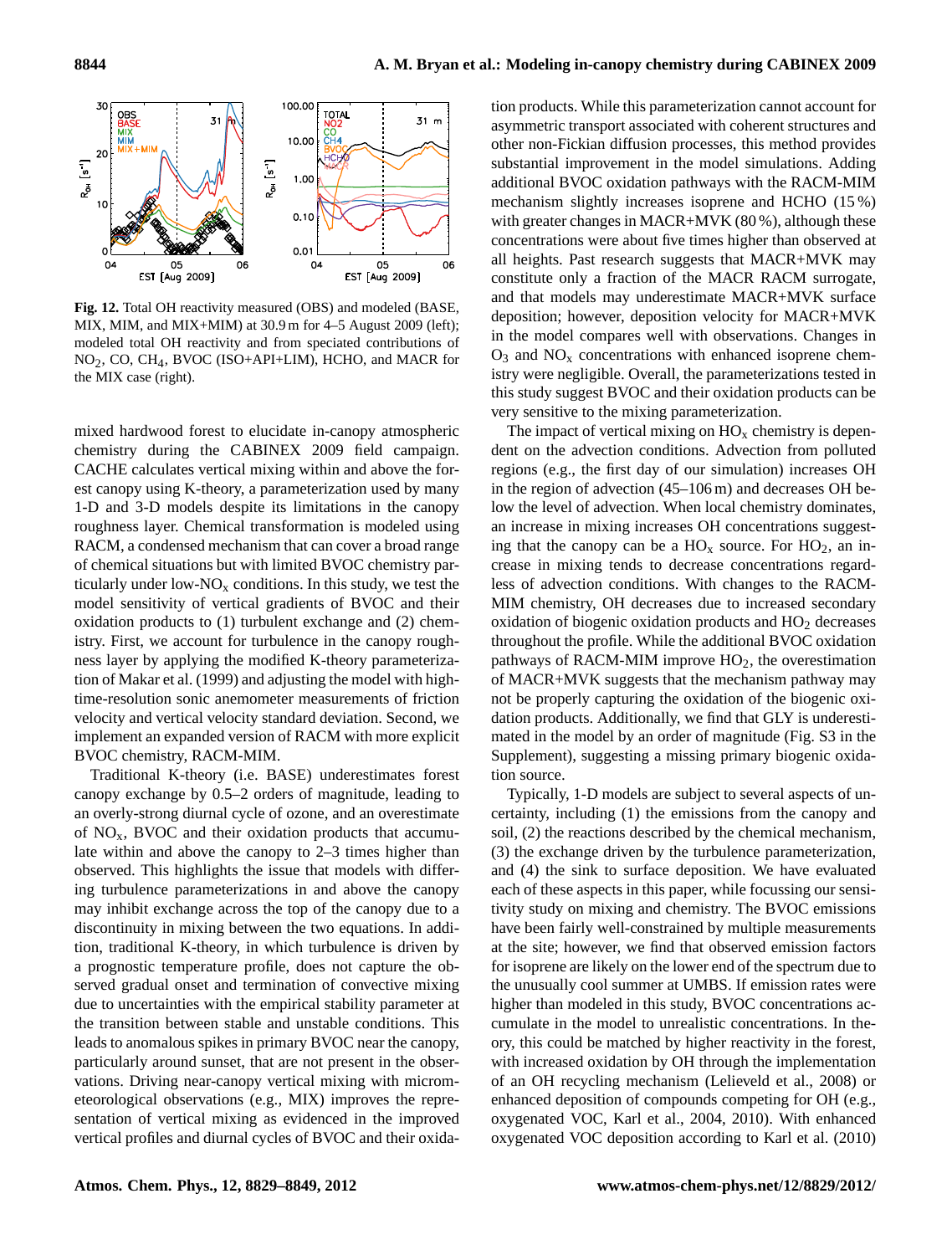applied in this study, BVOC still accumulate. OH concentrations were well-matched with the observations; therefore, we did not implement a recycling mechanism in this study. Additionally, underestimations in peroxide (e.g.  $H_2O_2$ ) deposition may inhibit in-canopy photochemistry and exchange [\(Ganzeveld et al.,](#page-17-11) [2006\)](#page-17-11); however, peroxide measurements were not available to constrain deposition rates. We tested the sensitivity of the model to higher  $NO<sub>x</sub>$ , potentially from a local or advective source by increasing  $NO<sub>2</sub>$  advection rates until the  $NO<sub>x</sub>$  concentrations match urban levels (not shown). With higher isoprene emissions (e.g., the mean value of [Or](#page-19-11)[tega et al.,](#page-19-11) [2007\)](#page-19-11), higher  $NO<sub>x</sub>$  can increase the oxidation and reduce BVOC concentrations to observed values, however modeled  $NO<sub>x</sub>$  concentrations then exceed observed values by an order of magnitude. It is also possible that OH concentrations are too low in the model (e.g., Fig. [10,](#page-14-0) left panel); however, our modeled BVOC oxidation products are already higher than observed and we have good measured-modeled agreement in OH reactivity. Therefore, we have evidence to show that the modeled emissions and chemistry balance in the model represents the observed conditions fairly accurately.

Overall, we find that an improved representation of incanopy turbulent transport based on micrometeorological observations and a consideration for near-field effects improves the simulation of concentrations and vertical gradients of BVOC and their oxidation products observed during the CABINEX 2009 campaign. The change to a mechanism with more specific BVOC pathways slightly improves agreement with observations for  $HO<sub>2</sub>$ , but produces more BVOC oxidation products than observed (e.g., HCHO, MACR+MVK). While the yields of BVOC oxidation products in MIM may be too high (e.g., [Geiger et al.,](#page-17-18) [2003\)](#page-17-18) or surface deposition rates may be too low [\(Pugh et al.,](#page-19-2) [2010\)](#page-19-2), observed concentrations of these primary oxidation products suggest that our in-canopy oxidation is within the observational constraints. However, we note that implementation of other isoprene oxidation mechanisms may yield different results. Our results show that mixing in the canopy may be more important than changes to BVOC chemistry mechanisms for accurate modeling of BVOC chemistry and forest-atmosphere exchange, and point to the need for a revised in-canopy turbulence parameterization in existing 1-D and 3D atmospheric models. A thorough intercomparison of turbulence and BVOC chemistry data from a variety of forest ecosystems is required to assess the applicability of our results on the global scale. Other aspects of the forest canopy, including the turbulence structure of the lower canopy and the effect of vertical heterogeneity of vegetation (i.e. an understory and overstory of differing plant type) on the oxidation capacity of the canopy and forest-atmosphere exchange of BVOC may provide further information for understanding the vertical profiles of BVOC, their oxidation products, and their contribution to tropospheric chemistry.

# **Supplementary material related to this article is available online at: [http://www.atmos-chem-phys.net/12/](http://www.atmos-chem-phys.net/12/8829/2012/acp-12-8829-2012-supplement.pdf) [8829/2012/acp-12-8829-2012-supplement.pdf.](http://www.atmos-chem-phys.net/12/8829/2012/acp-12-8829-2012-supplement.pdf)**

*Acknowledgements.* Funding for this work was provided by the National Science Foundation AGS-0904128 to M.A. Carroll and A.L. Steiner at the University of Michigan (UM). Additional support for A.M. Bryan was provided through the University of Michigan Elizabeth C. Crosby Research Foundation and the Michigan Space Grant Consortium. We thank C. Vogel at UMBS for providing ancillary meteorological data for our analysis, as well as Meghan Thurlow, Melissa Galloway, and Anthony O'Brien for providing the glyoxal measurements. We thank the editor (Jose´ Fuentes), Laurens Ganzeveld, and an anonymous reviewer for comments that greatly improved this manuscript.

Edited by: J. Williams and J. Fuentes

## **References**

- <span id="page-16-5"></span>Alaghmand, M., Shepson, P. B., Starn, T. K., Jobson, B. T., Wallace, H. W., Carroll, M. A., Bertman, S. B., Lamb, B., Edburg, S. L., Zhou, X., Apel, E., Riemer, D., Stevens, P., and Keutsch, F.: The Morning  $NO<sub>x</sub>$  maximum in the forest atmosphere boundary layer, Atmos. Chem. Phys. Discuss., 11, 29251– 29282, [doi:10.5194/acpd-11-29251-2011,](http://dx.doi.org/10.5194/acpd-11-29251-2011) 2011.
- <span id="page-16-6"></span>Apel, E. C., Riemer, D. D., Hills, A., Baugh, W., Orlando, J., Faloona, I., Tan, D., Brune, W., Lamb, B., Westberg, H., Carroll, M. A., Thornberry, T., and Geron, C. D.: Measurement and interpretation of isoprene fluxes and isoprene, methacrolein, and methyl vinyl ketone mixing ratios at the PROPHET site during the 1998 Intensive, J. Geophys. Res., 107, 4034, [doi:10.1029/2000JD000225,](http://dx.doi.org/10.1029/2000JD000225) 2002.
- <span id="page-16-3"></span>Asner, G. P.: Biophysical and Biochemical Sources of Variability in Canopy Reflectance, Remote Sens. Environ., 64, 234–253, [doi:10.1016/S0034-4257\(98\)00014-5,](http://dx.doi.org/10.1016/S0034-4257(98)00014-5) 1998.
- <span id="page-16-4"></span>Baldocchi, D.: A multi-layer model for estimating sulfur dioxide deposition to a deciduous oak forest canopy, Atmos. Environ., 22, 869–884, [doi:10.1016/0004-6981\(88\)90264-8,](http://dx.doi.org/10.1016/0004-6981(88)90264-8) 1988.
- <span id="page-16-2"></span>Baldocchi, D., Falge, E., Gu, L., Olson, R., Hollinger, D., Running, S., Anthoni, P., Bernhofer, C., Davis, K., Evans, R., Fuentes, J., Goldstein, A., Katul, G., Law, B., Lee, X., Malhi, Y., Meyers, T., Munger, W., Oechel, W., Paw U, K. T., Pilegaard, K., Schmid, H. P., Valentini, R., Verma, S., Vesala, T., Wilson, K., and Wofsyn, S.: FLUXNET: A New Tool to Study the Temporal and Spatial Variability of Ecosystem-Scale Carbon Dioxide, Water Vapor, and Energy Flux Densities, B. Am. Meteor. Soc., 82, 2415– 2434, 2001.
- <span id="page-16-0"></span>Barkley, M. P., Palmer, P. I., Ganzeveld, L., Arneth, A., Hagberg, D., Karl, T., Guenther, A., Paulot, F., Wennberg, P. O., Mao, J., Kurosu, T. P., Chance, K., Müller, J.-F., De Smedt, I., Van Roozendael, M., Chen, D., Wang, Y., and Yantosca, R. M.: Can a "state of the art" chemistry transport model simulate Amazonian tropospheric chemistry?, J. Geophys. Res., 116, D16302, [doi:10.1029/2011JD015893,](http://dx.doi.org/10.1029/2011JD015893) 2011.
- <span id="page-16-1"></span>Blackadar, A. K.: High-resolution models of the planetary boundary layer, in: Advances in Environmental Science and Engineer-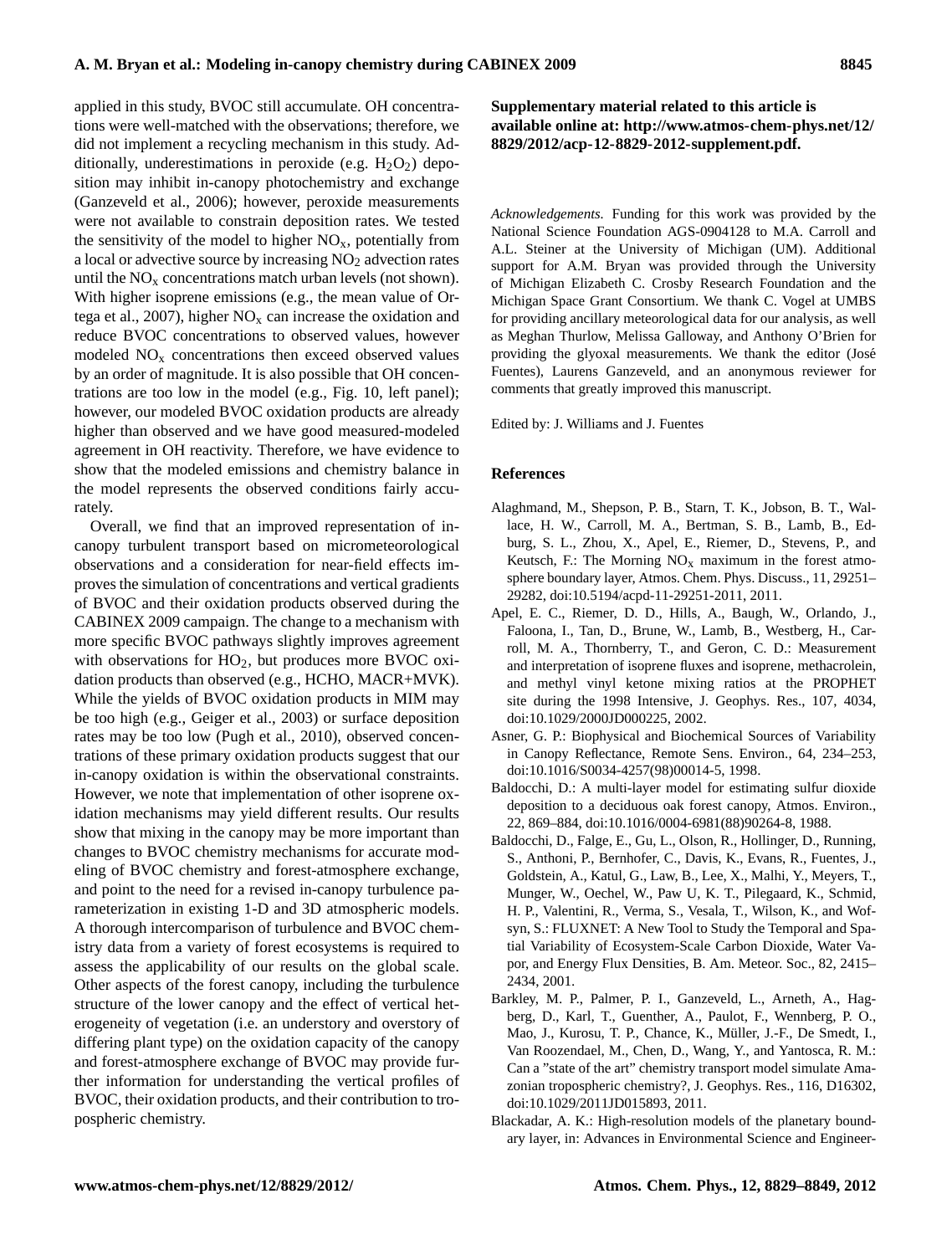ing, 1, 50–85, Gordon and Breech Science Publishers, Inc., New York, USA, 1979.

- <span id="page-17-22"></span>Bouvier-Brown, N. C., Goldstein, A. H., Gilman, J. B., Kuster, W. C., and de Gouw, J. A.: In-situ ambient quantification of monoterpenes, sesquiterpenes, and related oxygenated compounds during BEARPEX 2007: implications for gas- and particle-phase chemistry, Atmos. Chem. Phys., 9, 5505–5518, [doi:10.5194/acp-9-5505-2009,](http://dx.doi.org/10.5194/acp-9-5505-2009) 2009.
- <span id="page-17-12"></span>Boy, M., Sogachev, A., Lauros, J., Zhou, L., Guenther, A., and Smolander, S.: SOSA – a new model to simulate the concentrations of organic vapours and sulphuric acid inside the ABL – Part 1: Model description and initial evaluation, Atmos. Chem. Phys., 11, 43–51, [doi:10.5194/acp-11-43-2011,](http://dx.doi.org/10.5194/acp-11-43-2011) 2011.
- <span id="page-17-7"></span>Butler, T. M., Taraborrelli, D., Brühl, C., Fischer, H., Harder, H., Martinez, M., Williams, J., Lawrence, M. G., and Lelieveld, J.: Improved simulation of isoprene oxidation chemistry with the ECHAM5/MESSy chemistry-climate model: lessons from the GABRIEL airborne field campaign, Atmos. Chem. Phys., 8, 4529–4546, [doi:10.5194/acp-8-4529-2008,](http://dx.doi.org/10.5194/acp-8-4529-2008) 2008.
- <span id="page-17-2"></span>Carlton, A. G., Wiedinmyer, C., and Kroll, J. H.: A review of Secondary Organic Aerosol (SOA) formation from isoprene, Atmos. Chem. Phys., 9, 4987–5005, [doi:10.5194/acp-9-4987-2009,](http://dx.doi.org/10.5194/acp-9-4987-2009) 2009.
- <span id="page-17-5"></span>Carroll, M. A., Bertman, S. B., and Shepson, P. B.: Overview of the Program for Research on Oxidants: PHotochemistry, Emissions, and Transport (PROPHET) summer 1998 measurements intensive, J. Geophys. Res., 106, 24275–24288, 2001.
- <span id="page-17-6"></span>Carslaw, N. and Carslaw, D.: The gas-phase chemistry of urban atmospheres, Surv. Geophys., 22, 31–53, 2001.
- <span id="page-17-1"></span>Claeys, M., Graham, B., Vas, G., Wang, W., Vermeylen, R., Pashynska, V., Cafmeyer, J., Guyon, P., Andreae, M. O., Artaxo, P., and Maenhaut, W.: Formation of Secondary Organic Aerosols Through Photooxidation of Isoprene, Science, 303, 1173–1176, [doi:10.1126/science.1092805,](http://dx.doi.org/10.1126/science.1092805) 2004.
- <span id="page-17-19"></span>Cooper, O. R., Moody, J. L., Thornberry, T. D., Town, M. S., and Carroll, M. A.: PROPHET 1998 meteorological overview and air-mass classification, J. Geophys. Res., 106, 24289–24299, 2001.
- <span id="page-17-15"></span>de Gouw, J. and Warneke, C.: Measurements of volatile organic compounds in the Earth's atmosphere using proton-transferreaction mass spectrometry, Mass. Spectrom. Rev., 26, 223–257, 2007.
- <span id="page-17-14"></span>Di Carlo, P., Brune, W. H., Martinez, M., Harder, H., Lesher, R., Ren, X., Thornberry, T., Carroll, M. A., Young, V., Shepson, P. B., Riemer, D., Apel, E., and Campbell, C.: Missing OH Reactivity in a Forest: Evidence for Unknown Reactive Biogenic VOCs, Science, 304, 722–725, [doi:10.1126/science.1094392,](http://dx.doi.org/10.1126/science.1094392) 2004.
- <span id="page-17-16"></span>Dusanter, S., Vimal, D., Stevens, P. S., Volkamer, R., and Molina, L. T.: Measurements of OH and  $HO<sub>2</sub>$  concentrations during the MCMA-2006 field campaign – Part 1: Deployment of the Indiana University laser-induced fluorescence instrument, Atmos. Chem. Phys., 9, 1665–1685, [doi:10.5194/acp-9-1665-2009,](http://dx.doi.org/10.5194/acp-9-1665-2009) 2009.
- <span id="page-17-13"></span>Faloona, I., Tan, D., Brune, W., Hurst, J., Barket, Dennis, J., Couch, T. L., Shepson, P., Apel, E., Riemer, D., Thornberry, T., Carroll, M. A., Sillman, S., Keeler, G. J., Sagady, J., Hooper, D., and Paterson, K.: Nighttime observations of anomalously high levels of hydroxyl radicals above a deciduous forest canopy, J. Geophys. Res., 106, 24315–24333, 2001.
- <span id="page-17-20"></span>Finkelstein, P. L., Ellestad, T. G., Clarke, J. F., Meyers, T. P., Schwede, D. B., Hebert, E. O., and Neal, J. A.: Ozone and sulfur dioxide dry deposition to forests: Observations and model evaluation, J. Geophys. Res., 105, 15365–15377, 2000.
- <span id="page-17-8"></span>Finnigan, J.: Turbulence in Plant Canopies, Annu. Rev. Fluid Mech., 32, 519–571, [doi:10.1146/annurev.fluid.32.1.519,](http://dx.doi.org/10.1146/annurev.fluid.32.1.519) 2000.
- <span id="page-17-17"></span>Forkel, R., Seidl, W., Dlugi, R., and Deigele, E.: A One-Dimensional Numerical-Model to Simulate Formation and Balance of Sulfate during Radiation Fog Events, J. Geophys. Res., 95, 18501–18515, 1990.
- <span id="page-17-10"></span>Forkel, R., Klemm, O., Graus, M., Rappenglück, B., Stockwell, W. R., Grabmer, W., Held, A., Hansel, A., and Steinbrecher, R.: Trace gas exchange and gas phase chemistry in a Norway spruce forest: A study with a coupled 1-dimensional canopy atmospheric chemistry emission model, Atmos. Environ., 40, 28– 42, [doi:10.1016/j.atmosenv.2005.11.070,](http://dx.doi.org/10.1016/j.atmosenv.2005.11.070) 2006.
- <span id="page-17-24"></span>Fuchs, H., Bohn, B., Hofzumahaus, A., Holland, F., Lu, K. D., Nehr, S., Rohrer, F., and Wahner, A.: Detection of  $HO<sub>2</sub>$  by laserinduced fluorescence: calibration and interferences from  $RO<sub>2</sub>$ radicals, Atmos. Meas. Tech., 4, 1209–1225, [doi:10.5194/amt-](http://dx.doi.org/10.5194/amt-4-1209-2011)[4-1209-2011,](http://dx.doi.org/10.5194/amt-4-1209-2011) 2011.
- <span id="page-17-11"></span>Ganzeveld, L., Valverde-Canossa, J., Moortgat, G., and Steinbrecher, R.: Evaluation of peroxide exchanges over a coniferous forest in a single-column chemistry-climate model, Atmos. Environ., 40, 68–80, [doi:10.1016/j.atmosenv.2006.01.062,](http://dx.doi.org/10.1016/j.atmosenv.2006.01.062) 2006.
- <span id="page-17-21"></span>Ganzeveld, L., Eerdekens, G., Feig, G., Fischer, H., Harder, H., Königstedt, R., Kubistin, D., Martinez, M., Meixner, F. X., Scheeren, H. A., Sinha, V., Taraborrelli, D., Williams, J., Vila-` Guerau de Arellano, J., and Lelieveld, J.: Surface and boundary layer exchanges of volatile organic compounds, nitrogen oxides and ozone during the GABRIEL campaign, Atmos. Chem. Phys., 8, 6223–6243, [doi:10.5194/acp-8-6223-2008,](http://dx.doi.org/10.5194/acp-8-6223-2008) 2008.
- <span id="page-17-23"></span>Ganzeveld, L. N., Lelieveld, J., Dentener, F. J., Krol, M. C., Bouwman, A. J., and Roelofs, G. J.: Global soil-biogenic  $NO<sub>x</sub>$  emissions and the role of canopy processes, J. Geophys. Res., 107, 4298, [doi:10.1029/2001JD001289,](http://dx.doi.org/10.1029/2001JD001289) 2002.
- <span id="page-17-9"></span>Gao, W., Wesely, M. L., and Doskey, P. V.: Numerical Modeling of the Turbulent Diffusion and Chemistry of  $NO<sub>x</sub>$ ,  $O<sub>3</sub>$ , Isoprene, and Other Reactive Trace Gases in and Above a Forest Canopy, J. Geophys. Res., 98, 18339–18353, 1993.
- <span id="page-17-18"></span>Geiger, H., Barnes, I., Bejan, I., Benter, T., and Spittler, M.: The tropospheric degradation of isoprene: an updated module for the regional atmospheric chemistry mechanism, Atmos. Environ., 37, 1503–1519, [doi:10.1016/S1352-2310\(02\)01047-6,](http://dx.doi.org/10.1016/S1352-2310(02)01047-6) 2003.
- <span id="page-17-0"></span>Goldstein, A. H. and Galbally, I. E.: Known and Unexplored Organic Constituents in the Earth's Atmosphere, Environ. Sci. Technol., 41, 1514–1521, [doi:10.1021/es072476p,](http://dx.doi.org/10.1021/es072476p) 2007.
- <span id="page-17-4"></span>Guenther, A., Hewitt, C. N., Erickson, D., Fall, R., Geron, C., Graedel, T., Harley, P., Klinger, L., Lerdau, M., Mckay, W. A., Pierce, T., Scholes, B., Steinbrecher, R., Tallamraju, R., Taylor, J., and Zimmerman, P.: A global model of natural volatile organic compound emissions, J. Geophys. Res., 100, 8873–8892, 1995.
- <span id="page-17-3"></span>Hallquist, M., Wenger, J. C., Baltensperger, U., Rudich, Y., Simpson, D., Claeys, M., Dommen, J., Donahue, N. M., George, C., Goldstein, A. H., Hamilton, J. F., Herrmann, H., Hoffmann, T., Iinuma, Y., Jang, M., Jenkin, M. E., Jimenez, J. L., Kiendler-Scharr, A., Maenhaut, W., McFiggans, G., Mentel, T. F., Monod, A., Prévôt, A. S. H., Seinfeld, J. H., Surratt, J. D., Szmigielski, R., and Wildt, J.: The formation, properties and impact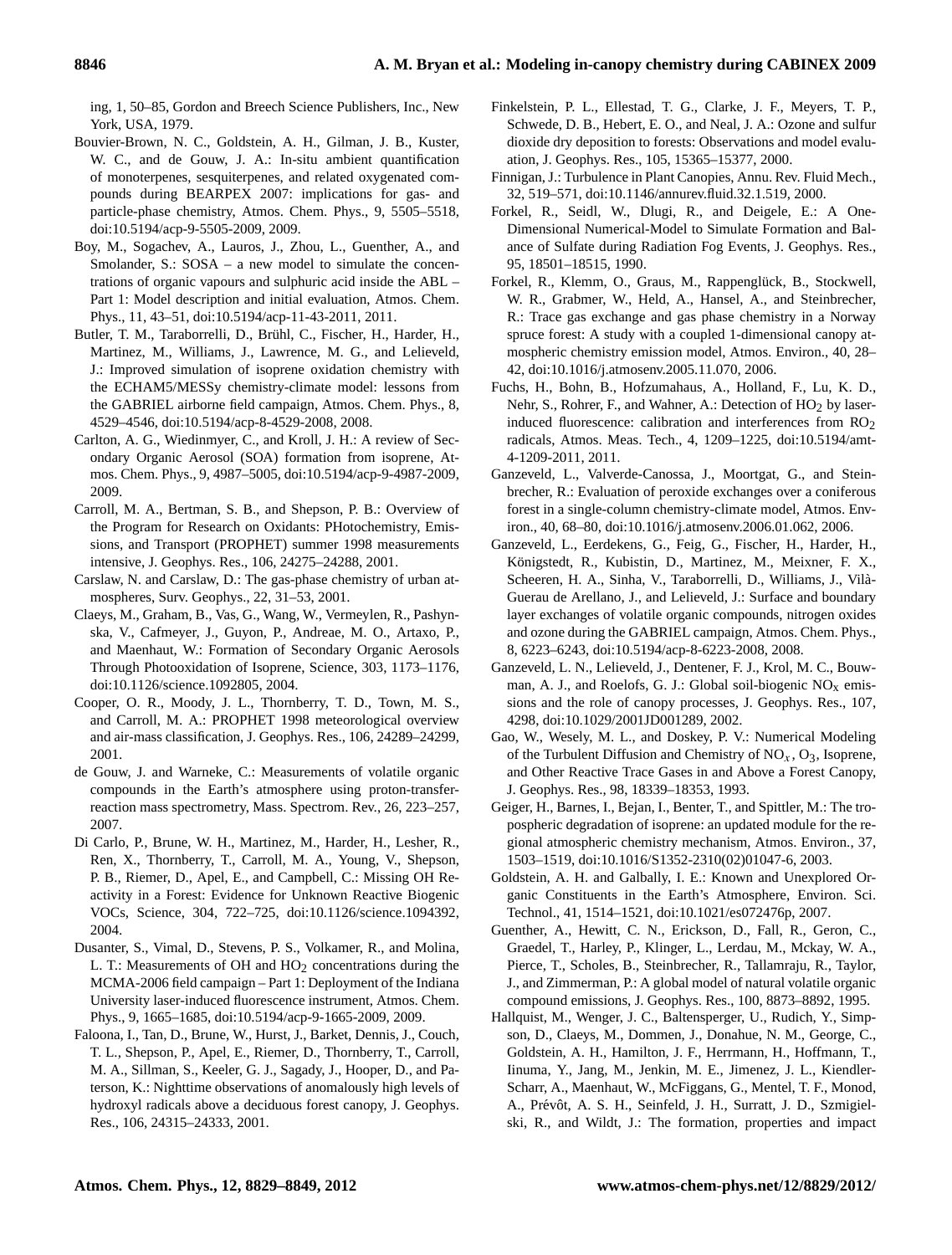# **A. M. Bryan et al.: Modeling in-canopy chemistry during CABINEX 2009 8847**

of secondary organic aerosol: current and emerging issues, Atmos. Chem. Phys., 9, 5155–5236, [doi:10.5194/acp-9-5155-2009,](http://dx.doi.org/10.5194/acp-9-5155-2009) 2009.

- <span id="page-18-15"></span>Hanson, D. T. and Sharkey, T. D.: Rate of acclimation of the capacity for isoprene emission in response to light and temperature, Plant Cell. Environ., 24, 937–946, [doi:10.1046/j.1365-](http://dx.doi.org/10.1046/j.1365-3040.2001.00745.x) [3040.2001.00745.x,](http://dx.doi.org/10.1046/j.1365-3040.2001.00745.x) 2001.
- <span id="page-18-16"></span>Hari, P., Raivonen, M., Vesala, T., Munger, J. W., Pilegaard, K., and Kulmala, M.: Atmospheric science: Ultraviolet light and leaf emission of NOx, Nature, 422, p. 134, 2003.
- <span id="page-18-9"></span>Heus, T., van Heerwaarden, C. C., Jonker, H. J. J., Pier Siebesma, A., Axelsen, S., van den Dries, K., Geoffroy, O., Moene, A. F., Pino, D., de Roode, S. R., and Vilà-Guerau de Arellano, J.: Formulation of the Dutch Atmospheric Large-Eddy Simulation (DALES) and overview of its applications, Geosci. Model Dev., 3, 415–444, [doi:10.5194/gmd-3-415-2010,](http://dx.doi.org/10.5194/gmd-3-415-2010) 2010.
- <span id="page-18-3"></span>Hewitt, C. N., Lee, J. D., MacKenzie, A. R., Barkley, M. P., Carslaw, N., Carver, G. D., Chappell, N. A., Coe, H., Collier, C., Commane, R., Davies, F., Davison, B., DiCarlo, P., Di Marco, C. F., Dorsey, J. R., Edwards, P. M., Evans, M. J., Fowler, D., Furneaux, K. L., Gallagher, M., Guenther, A., Heard, D. E., Helfter, C., Hopkins, J., Ingham, T., Irwin, M., Jones, C., Karunaharan, A., Langford, B., Lewis, A. C., Lim, S. F., MacDonald, S. M., Mahajan, A. S., Malpass, S., McFiggans, G., Mills, G., Misztal, P., Moller, S., Monks, P. S., Nemitz, E., Nicolas-Perea, V., Oetjen, H., Oram, D. E., Palmer, P. I., Phillips, G. J., Pike, R., Plane, J. M. C., Pugh, T., Pyle, J. A., Reeves, C. E., Robinson, N. H., Stewart, D., Stone, D., Whalley, L. K., and Yin, X.: Overview: oxidant and particle photochemical processes above a south-east Asian tropical rainforest (the OP3 project): introduction, rationale, location characteristics and tools, Atmos. Chem. Phys., 10, 169–199, [doi:10.5194/acp-10-169-2010,](http://dx.doi.org/10.5194/acp-10-169-2010) 2010.
- <span id="page-18-6"></span>Hofzumahaus, A., Rohrer, F., Lu, K., Bohn, B., Brauers, T., Chang, C.-C., Fuchs, H., Holland, F., Kita, K., Kondo, Y., Li, X., Lou, S., Shao, M., Zeng, L., Wahner, A., and Zhang, Y.: Amplified Trace Gas Removal in the Troposphere, Science, 324, 1702– 1704, [doi:10.1126/science.1164566,](http://dx.doi.org/10.1126/science.1164566) 2009.
- <span id="page-18-21"></span>Hogg, A., Uddling, J., Ellsworth, D., Carroll, M. A., Pressley, S., Lamb, B., and Vogel, C.: Stomatal and non-stomatal fluxes of ozone to a northern mixed hardwood forest, Tellus B, 59, 514– 525, [doi:10.1111/j.1600-0889.2007.00269.x,](http://dx.doi.org/10.1111/j.1600-0889.2007.00269.x) 2007.
- <span id="page-18-14"></span>Huisman, A. J., Hottle, J. R., Galloway, M. M., DiGangi, J. P., Coens, K. L., Choi, W., Faloona, I. C., Gilman, J. B., Kuster, W. C., de Gouw, J., Bouvier-Brown, N. C., Goldstein, A. H., LaFranchi, B. W., Cohen, R. C., Wolfe, G. M., Thornton, J. A., Docherty, K. S., Farmer, D. K., Cubison, M. J., Jimenez, J. L., Mao, J., Brune, W. H., and Keutsch, F. N.: Photochemical modeling of glyoxal at a rural site: observations and analysis from BEARPEX 2007, Atmos. Chem. Phys., 11, 8883–8897, [doi:10.5194/acp-11-](http://dx.doi.org/10.5194/acp-11-8883-2011) [8883-2011,](http://dx.doi.org/10.5194/acp-11-8883-2011) 2011.
- <span id="page-18-7"></span>Hurst, J. M., Barket, Dennis J., J., Herrera-Gomez, O., Couch, T. L., Shepson, P. B., Faloona, I., Tan, D., Brune, W., Westberg, H., Lamb, B., Biesenthal, T., Young, V., Goldstein, A., Munger, J. W., Thornberry, T., and Carroll, M. A.: Investigation of the nighttime decay of isoprene, J. Geophys. Res., 106, 24335–24346, 2001.
- <span id="page-18-17"></span>Jarvis, P. G.: The interpretation of the variations in leaf water potential and stomatal conductance found in canopies in the field, Philos. T. Roy. Soc. B, 273, 593–610, 1976.
- <span id="page-18-12"></span>Jobson, B. T. and McCoskey, J. K.: Sample drying to improve HCHO measurements by PTR-MS instruments: laboratory and field measurements, Atmos. Chem. Phys., 10, 1821–1835, [doi:10.5194/acp-10-1821-2010,](http://dx.doi.org/10.5194/acp-10-1821-2010) 2010.
- <span id="page-18-18"></span>Karl, T., Potosnak, M., Guenther, A., Clark, D., Walker, J., Herrick, J. D., and Geron, C.: Exchange processes of volatile organic compounds above a tropical rain forest: Implications for modeling tropospheric chemistry above dense vegetation, J. Geophys. Res., 109, D18306, [doi:10.1029/2004JD004738,](http://dx.doi.org/10.1029/2004JD004738) 2004.
- <span id="page-18-5"></span>Karl, T., Guenther, A., Turnipseed, A., Tyndall, G., Artaxo, P., and Martin, S.: Rapid formation of isoprene photo-oxidation products observed in Amazonia, Atmos. Chem. Phys., 9, 7753–7767, [doi:10.5194/acp-9-7753-2009,](http://dx.doi.org/10.5194/acp-9-7753-2009) 2009.
- <span id="page-18-19"></span>Karl, T., Harley, P., Emmons, L., Thornton, B., Guenther, A., Basu, C., Turnipseed, A., and Jardine, K.: Efficient Atmospheric Cleansing of Oxidized Organic Trace Gases by Vegetation, Science, 330, 816–819, [doi:10.1126/science.1192534,](http://dx.doi.org/10.1126/science.1192534) 2010.
- <span id="page-18-11"></span>Kim, S., Guenther, A., Karl, T., and Greenberg, J.: Contributions of primary and secondary biogenic VOC tototal OH reactivity during the CABINEX (Community Atmosphere-Biosphere INteractions Experiments)-09 field campaign, Atmos. Chem. Phys., 11, 8613–8623, [doi:10.5194/acp-11-8613-2011,](http://dx.doi.org/10.5194/acp-11-8613-2011) 2011.
- <span id="page-18-10"></span>Kim, S. W., Barth, M. C., and Trainer, M.: Influence of fair-weather cumulus clouds on isoprene chemistry, J. Geophys. Res., 117, D10302, [doi:10.1029/2011JD017099,](http://dx.doi.org/10.1029/2011JD017099) 2012.
- <span id="page-18-13"></span>Kovacs, T. A. and Brune, W. H.: Total OH Loss Rate Measurement, J. Atmos. Chem., 39, 105–122, [doi:10.1023/A:1010614113786,](http://dx.doi.org/10.1023/A:1010614113786) 2001.
- <span id="page-18-2"></span>Krol, M. C., Molemaker, M. J., and Vilà-Guerau de Arellano, J.: Effects of turbulence and heterogeneous emissions on photochemically active species in the convective boundary layer, J. Geophys. Res., 105, 6871–6884, 2000.
- <span id="page-18-20"></span>LADCO: Regional Network Assessment: States of Illinois, Indiana, Michigan, Minnesota, Ohio, and Wisconsin, Tech. rep., Lake Michigan Air Directors Consortium (LADCO), Des Plaines, IL, [http://www.ladco.org/reports/general/Regional](http://www.ladco.org/reports/general/Regional_Network_Assessment/Regional_Network_Assessment_Report_Version_5.0_May_27_2010.pdf) Network [Assessment/Regional](http://www.ladco.org/reports/general/Regional_Network_Assessment/Regional_Network_Assessment_Report_Version_5.0_May_27_2010.pdf)\_Network\_Assessment\_Report\_Version\_5. 0 May 27 [2010.pdf,](http://www.ladco.org/reports/general/Regional_Network_Assessment/Regional_Network_Assessment_Report_Version_5.0_May_27_2010.pdf) draft report, 27 May 2010.
- <span id="page-18-0"></span>Lelieveld, J., Butler, T. M., Crowley, J. N., Dillon, T. J., Fischer, H., Ganzeveld, L., Harder, H., Lawrence, M. G., Martinez, M., Taraborrelli, D., and Williams, J.: Atmospheric oxidation capacity sustained by a tropical forest, Nature, 452, 737–740, 2008.
- <span id="page-18-1"></span>Logan, J. A.: Tropospheric Ozone: Seasonal Behavior, Trends, and Anthropogenic Influence, J. Geophys. Res., 90, 10463–10482, 1985.
- <span id="page-18-8"></span>Makar, P. A., Fuentes, J. D., Wang, D., Staebler, R. M., and Wiebe, H. A.: Chemical processing of biogenic hydrocarbons within and above a temperate deciduous forest, J. Geophys. Res., 104, 3581– 3603, 1999.
- <span id="page-18-22"></span>Martin, R. S., Westberg, H., Allwine, E., Ashman, L., Farmer, J. C., and Lamb, B.: Measurement of isoprene and its atmospheric oxidation products in a central Pennsylvania deciduous forest, J. Atmos. Chem., 13, 1–32, [doi:10.1007/BF00048098,](http://dx.doi.org/10.1007/BF00048098) 1991.
- <span id="page-18-4"></span>Martin, S. T., Andreae, M. O., Althausen, D., Artaxo, P., Baars, H., Borrmann, S., Chen, Q., Farmer, D. K., Guenther, A., Gunthe, S. S., Jimenez, J. L., Karl, T., Longo, K., Manzi, A., Müller, T., Pauliquevis, T., Petters, M. D., Prenni, A. J., Pöschl, U., Rizzo, L. V., Schneider, J., Smith, J. N., Swietlicki, E., Tota, J., Wang, J., Wiedensohler, A., and Zorn, S. R.: An overview of the Ama-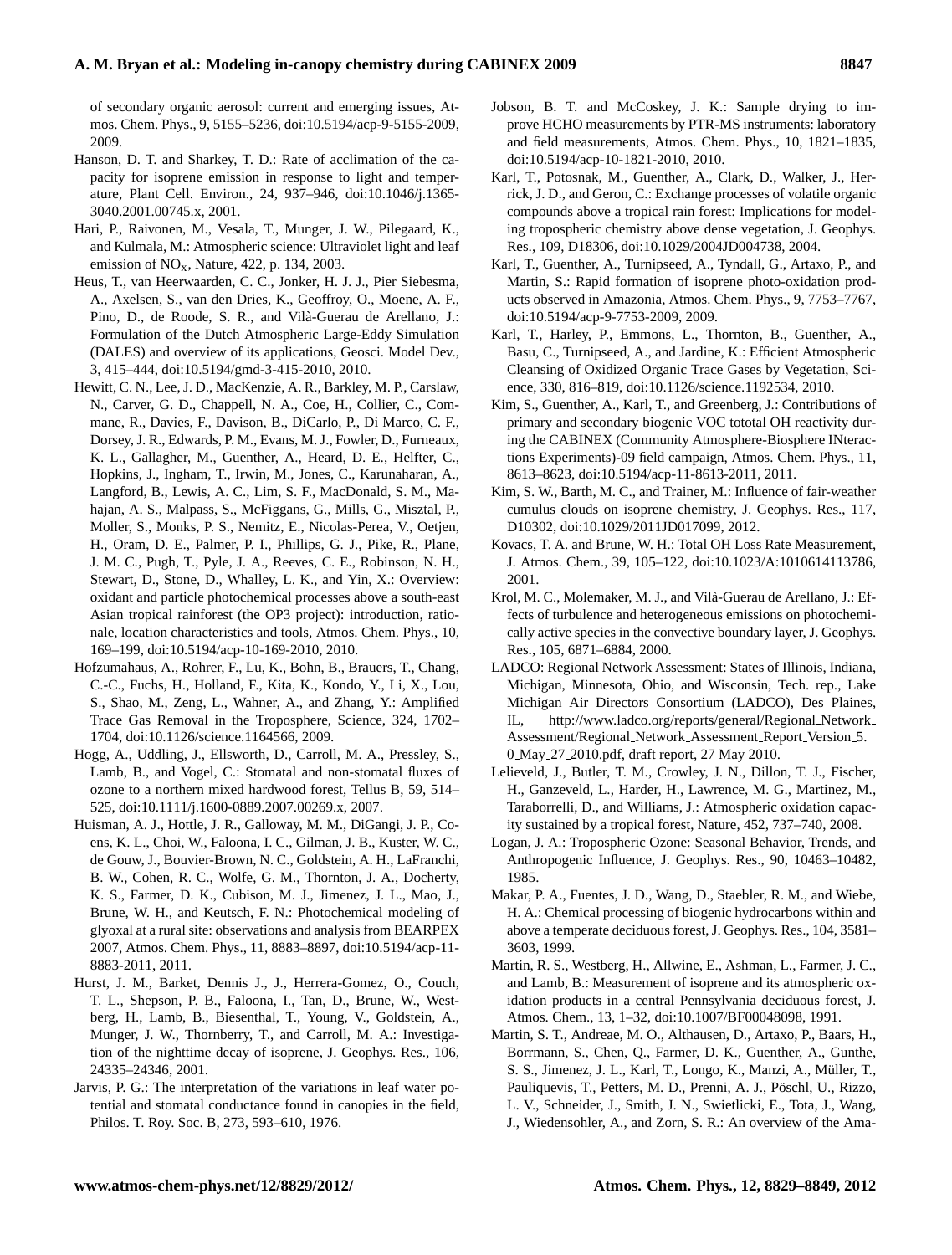zonian Aerosol Characterization Experiment 2008 (AMAZE-08), Atmos. Chem. Phys., 10, 11415–11438, [doi:10.5194/acp-](http://dx.doi.org/10.5194/acp-10-11415-2010)[10-11415-2010,](http://dx.doi.org/10.5194/acp-10-11415-2010) 2010.

- <span id="page-19-22"></span>Meyers, T. P.: The sensitivity of modeled  $SO<sub>2</sub>$  fluxes and profiles to stomatal and boundary layer resistances, Water Air Soil Poll., 35, 261–278, [doi:10.1007/BF00290935,](http://dx.doi.org/10.1007/BF00290935) 1987.
- <span id="page-19-21"></span>Meyers, T. P. and Baldocchi, D. D.: A comparison of models for deriving dry deposition fluxes of  $O_3$  and  $SO_2$  to a forest canopy, Tellus B, 40B, 270–284, [doi:10.1111/j.1600-](http://dx.doi.org/10.1111/j.1600-0889.1988.tb00297.x) [0889.1988.tb00297.x,](http://dx.doi.org/10.1111/j.1600-0889.1988.tb00297.x) 1988.
- <span id="page-19-25"></span>Misztal, P. K., Nemitz, E., Langford, B., Di Marco, C. F., Phillips, G. J., Hewitt, C. N., MacKenzie, A. R., Owen, S. M., Fowler, D., Heal, M. R., and Cape, J. N.: Direct ecosystem fluxes of volatile organic compounds from oil palms in South-East Asia, Atmos. Chem. Phys., 11, 8995–9017, [doi:10.5194/acp-11-8995-](http://dx.doi.org/10.5194/acp-11-8995-2011) [2011,](http://dx.doi.org/10.5194/acp-11-8995-2011) 2011.
- <span id="page-19-1"></span>Molemaker, M. J. and Vila-Guerau de Arellano, J.: Control of ` Chemical Reactions by Convective Turbulence in the Boundary Layer, J. Atmos. Sci., 55, 568–579, 1998.
- <span id="page-19-17"></span>Ortega, J. and Helmig, D.: Approaches for quantifying reactive and low-volatility biogenic organic compound emissions by vegetation enclosure techniques – Part A, Chemosphere, 72, 343–364, [doi:10.1016/j.chemosphere.2007.11.020,](http://dx.doi.org/10.1016/j.chemosphere.2007.11.020) 2008.
- <span id="page-19-11"></span>Ortega, J., Helmig, D., Guenther, A., Harley, P., Pressley, S., and Vogel, C.: Flux estimates and OH reaction potential of reactive biogenic volatile organic compounds (BVOCs) from a mixed northern hardwood forest, Atmos. Environ., 41, 5479–5495, [doi:10.1016/j.atmosenv.2006.12.033,](http://dx.doi.org/10.1016/j.atmosenv.2006.12.033) 2007.
- <span id="page-19-24"></span>Pang, X., Mu, Y., Zhang, Y., Lee, X., and Yuan, J.: Contribution of isoprene to formaldehyde and ozone formation based on its oxidation products measurement in Beijing, China, Atmos. Environ., 43, 2142–2147, [doi:10.1016/j.atmosenv.2009.01.022,](http://dx.doi.org/10.1016/j.atmosenv.2009.01.022) 2009.
- <span id="page-19-9"></span>Patton, E., Davis, K., Barth, M., and Sullivan, P.: Decaying Scalars Emitted By A Forest Canopy: A Numerical Study, Bound.-Lay. Meteor., 100, 91–129, [doi:10.1023/A:1019223515444,](http://dx.doi.org/10.1023/A:1019223515444) 2001.
- <span id="page-19-3"></span>Paulot, F., Crounse, J. D., Kjaergaard, H. G., Kroll, J. H., Seinfeld, J. H., and Wennberg, P. O.: Isoprene photooxidation: new insights into the production of acids and organic nitrates, Atmos. Chem. Phys., 9, 1479–1501, [doi:10.5194/acp-9-1479-2009,](http://dx.doi.org/10.5194/acp-9-1479-2009) 2009.
- <span id="page-19-5"></span>Peeters, J., Nguyen, T. L., and Vereecken, L.:  $HO_x$  radical regeneration in the oxidation of isoprene, Phys. Chem. Chem. Phys., 11, 5935–5939, [doi:10.1039/B908511-D,](http://dx.doi.org/10.1039/B908511-D) 2009.
- <span id="page-19-18"></span>Perterer, J. and Körner, C.: The problem of reference parameters in physiological-ecological research with conifer needles, Forstwissenschaftliches Centralblatt, 109, 220–241, 1990.
- <span id="page-19-19"></span>Pétron, G., Harley, P., Greenberg, J., and Guenther, A.: Seasonal temperature variations influence isoprene emission, Geophys. Res. Lett., 28, 1707–1710, 2001.
- <span id="page-19-0"></span>Poisson, N., Kanakidou, M., and Crutzen, P. J.: Impact of Non-Methane Hydrocarbons on Tropospheric Chemistry and the Oxidizing Power of the Global Troposphere: 3- Dimensional Modelling Results, J. Atmos. Chem., 36, 157–230, [doi:10.1023/A:1006300616544,](http://dx.doi.org/10.1023/A:1006300616544) 2000.
- <span id="page-19-4"></span>Pöschl, U., von Kuhlmann, R., Poisson, N., and Crutzen, P. J.: Development and Intercomparison of Condensed Isoprene Oxidation Mechanisms for Global Atmospheric Modeling, J. Atmos. Chem., 37, 29–52, [doi:10.1023/A:1006391009798,](http://dx.doi.org/10.1023/A:1006391009798) 2000.
- <span id="page-19-23"></span>Pratt, K. A., Mielke, L. H., Shepson, P. B., Bryan, A. M., Steiner, A. L., Ortega, J., Daly, R., Helmig, D., Vogel, C. S., Griffith, S., Dusanter, S., Stevens, P. S., and Alaghmand, M.: A onedimensional model study of individual reactive biogenic volatile organic compounds and their contributions to organic nitrates above a mixed forest, Atmos. Chem. Phys. Discuss., submitted, 2012.
- <span id="page-19-13"></span>Pressley, S., Lamb, B., Westberg, H., Flaherty, J., Chen, J., and Vogel, C.: Long-term isoprene flux measurements above a northern hardwood forest, J. Geophys. Res., 110, D07301, [doi:10.1029/2004JD005523,](http://dx.doi.org/10.1029/2004JD005523) 2005.
- <span id="page-19-2"></span>Pugh, T. A. M., MacKenzie, A. R., Hewitt, C. N., Langford, B., Edwards, P. M., Furneaux, K. L., Heard, D. E., Hopkins, J. R., Jones, C. E., Karunaharan, A., Lee, J., Mills, G., Misztal, P., Moller, S., Monks, P. S., and Whalley, L. K.: Simulating atmospheric composition over a South-East Asian tropical rainforest: performance of a chemistry box model, Atmos. Chem. Phys., 10, 279–298, [doi:10.5194/acp-10-279-2010,](http://dx.doi.org/10.5194/acp-10-279-2010) 2010.
- <span id="page-19-8"></span>Raupach, M. R.: A practical Lagrangian method for relating scalar concentrations to source distributions in vegetation canopies, Q. J. Roy. Meteor. Soc., 115, 609–632, [doi:10.1002/qj.49711548710,](http://dx.doi.org/10.1002/qj.49711548710) 1989.
- <span id="page-19-7"></span>Raupach, M. R., Finnigan, J. J., and Brunei, Y.: Coherent eddies and turbulence in vegetation canopies: The mixing-layer analogy, Bound.-Lay. Meteor., 78, 351–382, [doi:10.1007/BF00120941,](http://dx.doi.org/10.1007/BF00120941) 1996.
- <span id="page-19-12"></span>Schmid, H. P., Su, H.-B., Vogel, C. S., and Curtis, P. S.: Ecosystematmosphere exchange of carbon dioxide over a mixed hardwood forest in northern lower Michigan, J. Geophys. Res., 108, 4417, [doi:10.1029/2002JD003011,](http://dx.doi.org/10.1029/2002JD003011) 2003.
- <span id="page-19-10"></span>Sillman, S., Carroll, M. A., Thornberry, T., Lamb, B. K., Westberg, H., Brune, W. H., Faloona, I., Tan, D., Shepson, P. B., Sumner, A. L., Hastie, D. R., Mihele, C. M., Apel, E. C., Riemer, D. D., and Zika, R. G.: Loss of isoprene and sources of nighttime OH radicals at a rural site in the United States: Results from photochemical models, J. Geophys. Res., 107, 4043, [doi:10.1029/2001JD000449,](http://dx.doi.org/10.1029/2001JD000449) 2002.
- <span id="page-19-20"></span>Simpson, D., Guenther, A., Hewitt, C. N., and Steinbrecher, R.: Biogenic emissions in Europe 1. Estimates and uncertainties, J. Geophys. Res., 100, 22875–22890, 1995.
- <span id="page-19-6"></span>Stavrakou, T., Peeters, J., and Müller, J.-F.: Improved global modelling of  $HO_x$  recycling in isoprene oxidation: evaluation against the GABRIEL and INTEX-A aircraft campaign measurements, Atmos. Chem. Phys., 10, 9863–9878, [doi:10.5194/acp-10-9863-](http://dx.doi.org/10.5194/acp-10-9863-2010) [2010,](http://dx.doi.org/10.5194/acp-10-9863-2010) 2010.
- <span id="page-19-16"></span>Steinbrecher, R., Hauff, K., Hakola, H., and Rössler, J.: A Revised Parametrisation for Emission Modelling of Isoprenoids for Boreal Plants, in: Biogenic VOC emissions and photochemistry in the boreal regions of Europe – Biphorep, edited by Laurila, T. and Lindfors, V., no. 70 in Air pollution research report, pp. 29– 43, Commission of the European Communities, EUR 18910 EN. EC, Brussels, 1999.
- <span id="page-19-15"></span>Steiner, A. L., Pressley, S. N., Botros, A., Jones, E., Chung, S. H., and Edburg, S. L.: Analysis of coherent structures and atmosphere-canopy coupling strength during the CAB-INEX field campaign, Atmos. Chem. Phys., 11, 11921–11936, [doi:10.5194/acp-11-11921-2011,](http://dx.doi.org/10.5194/acp-11-11921-2011) 2011.
- <span id="page-19-14"></span>Stevens, P., Mather, J., and Brune, W.: Measurement of tropospheric OH and HO2 by laser-induced fluorescence at low pressure, J.